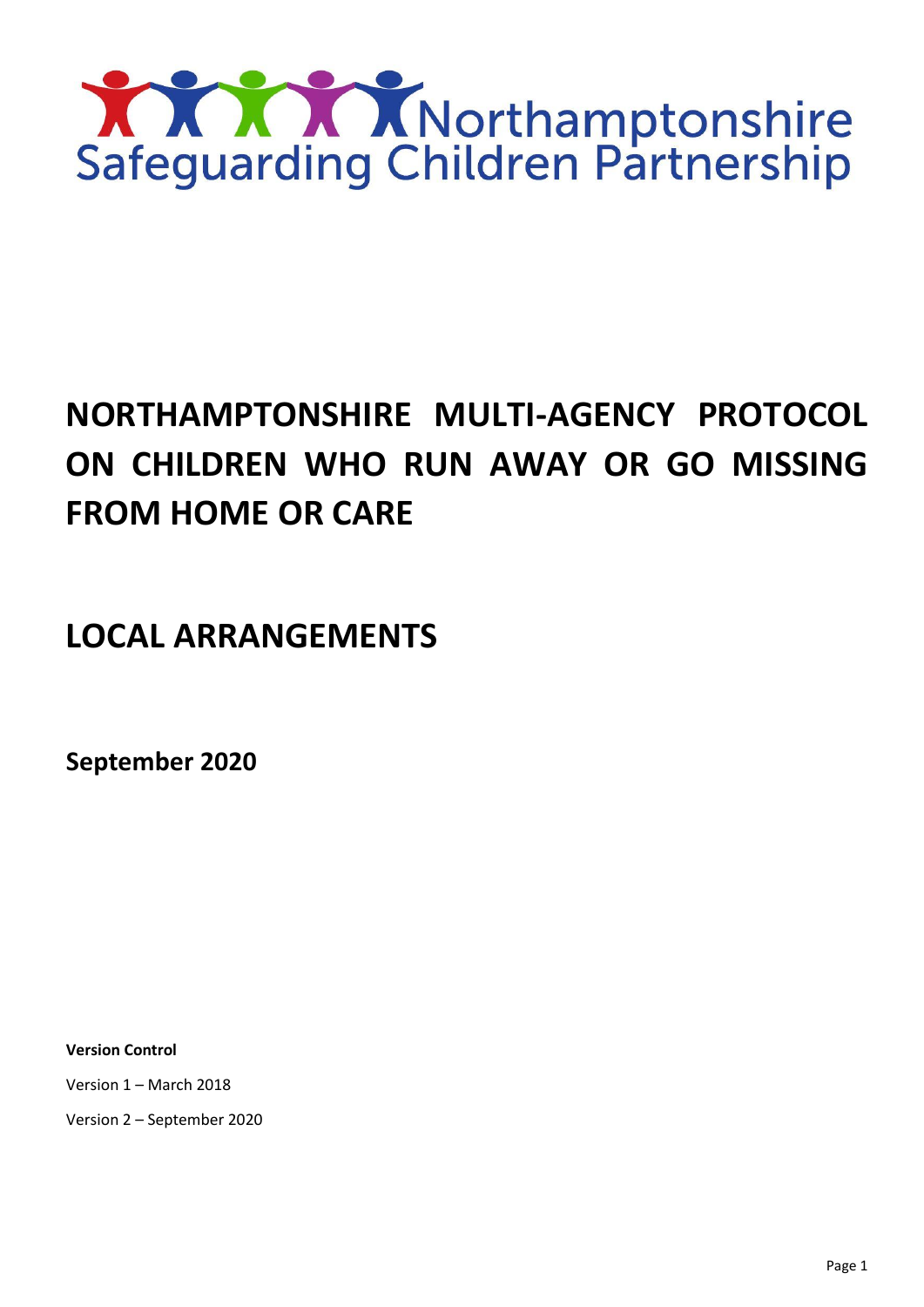# **Contents**

| 1.                                                                                            |  |
|-----------------------------------------------------------------------------------------------|--|
|                                                                                               |  |
|                                                                                               |  |
|                                                                                               |  |
|                                                                                               |  |
|                                                                                               |  |
| 2.                                                                                            |  |
| Key Processes for Preventing Children Going Missing and Responding If a Child Goes Missing  8 |  |
| 3.                                                                                            |  |
|                                                                                               |  |
| 4.                                                                                            |  |
|                                                                                               |  |
|                                                                                               |  |
|                                                                                               |  |
| 5.                                                                                            |  |
|                                                                                               |  |
|                                                                                               |  |
|                                                                                               |  |
|                                                                                               |  |
|                                                                                               |  |
|                                                                                               |  |
|                                                                                               |  |
| 6.                                                                                            |  |
|                                                                                               |  |
|                                                                                               |  |
|                                                                                               |  |
|                                                                                               |  |
|                                                                                               |  |
| 7.                                                                                            |  |
|                                                                                               |  |
|                                                                                               |  |
|                                                                                               |  |
|                                                                                               |  |
|                                                                                               |  |
| 8.                                                                                            |  |
|                                                                                               |  |
|                                                                                               |  |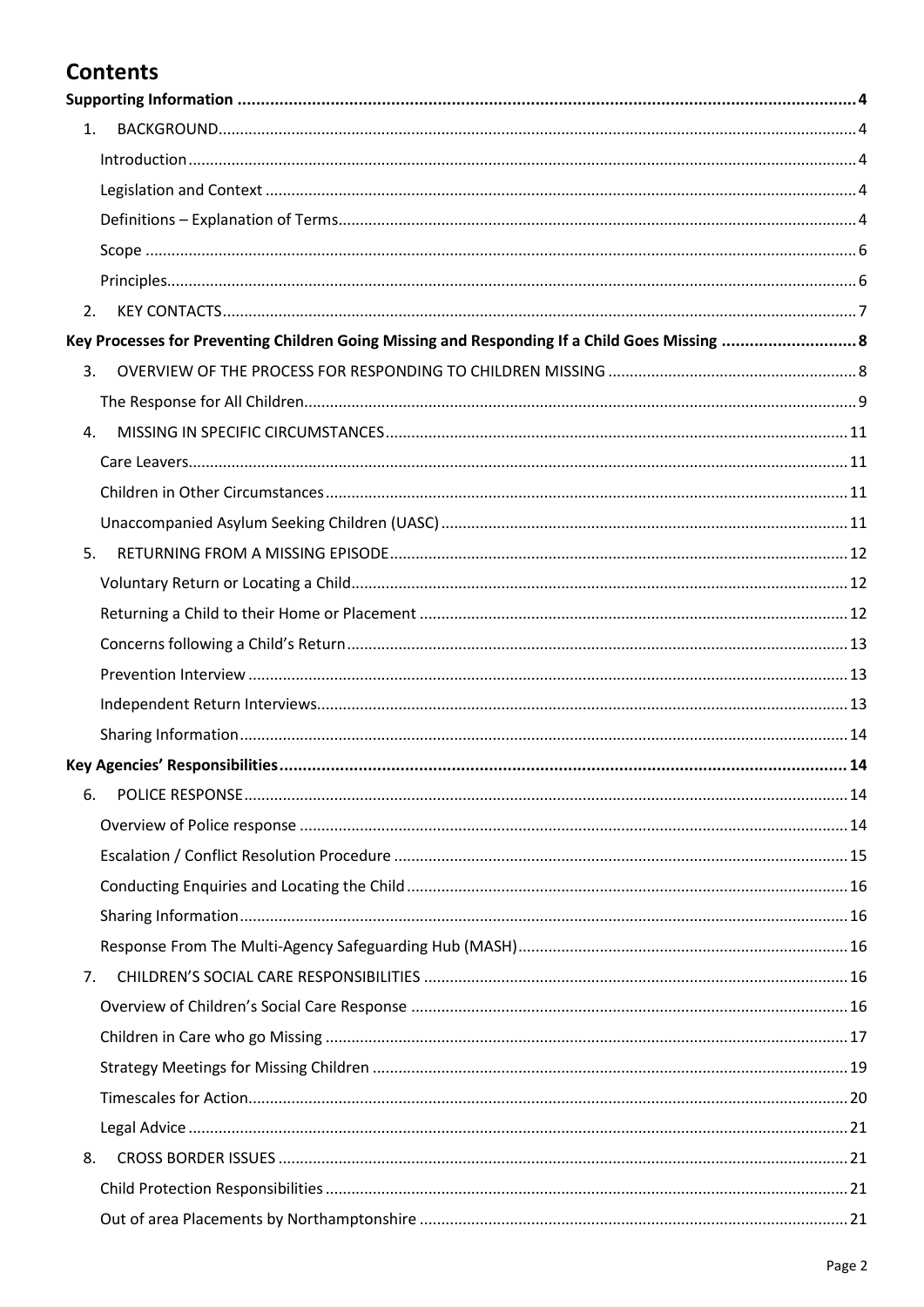| Relevant Legislation and Summary of Police Powers in relation to Children who go Missing23 |  |
|--------------------------------------------------------------------------------------------|--|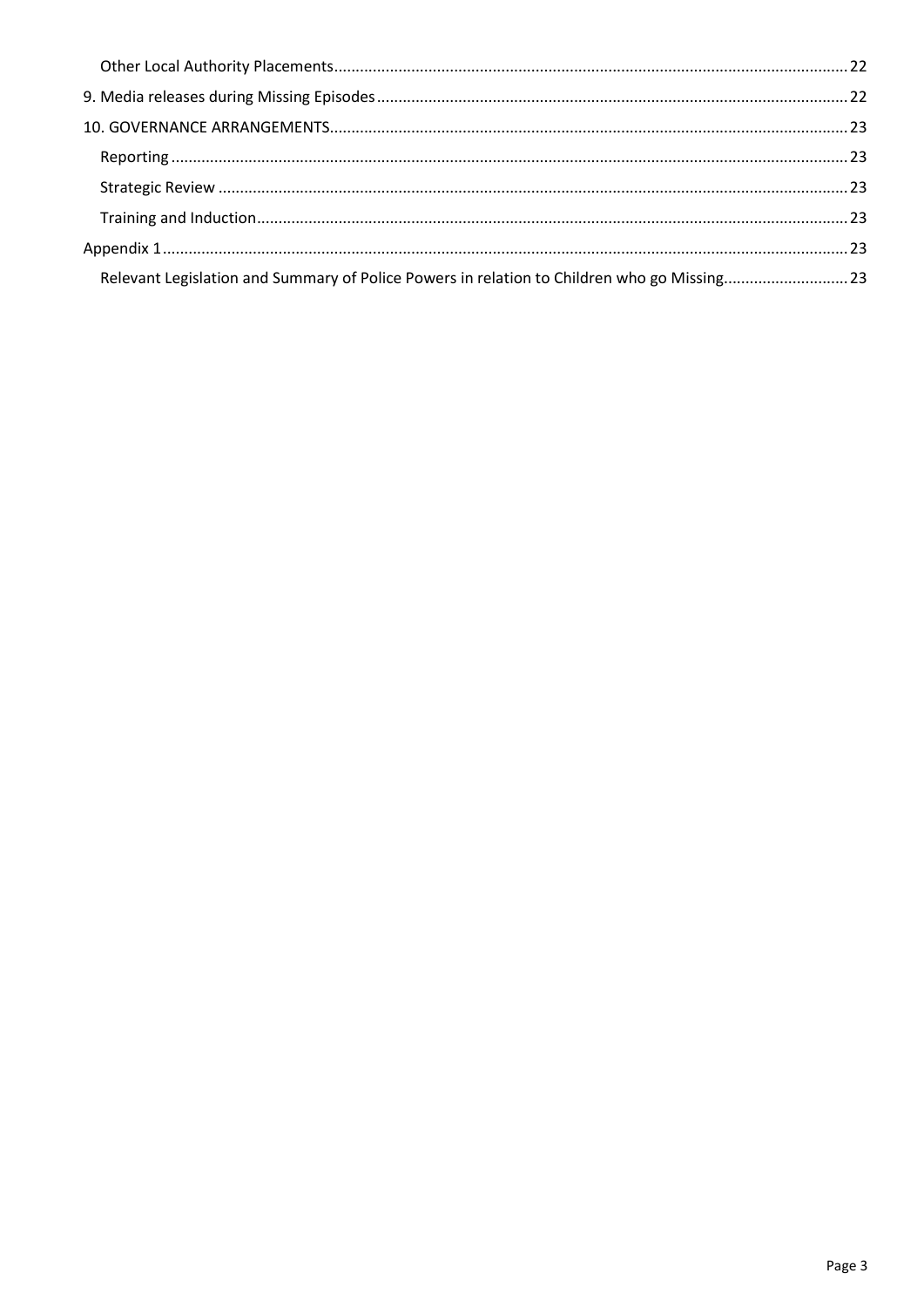# <span id="page-3-0"></span>**Supporting Information**

# <span id="page-3-1"></span>**1. BACKGROUND**

# <span id="page-3-2"></span>**Introduction**

- 1.1 This Protocol provides guidance for professionals from all agencies and parents/carers on how to respond when a child is classified as missing. This protocol is important for the safeguarding of children and families across Northamptonshire, or those using services in the area. It should be read and implemented, where necessary, by all practitioners and managers working with children or young people who are at risk of going missing from home or care or are already doing so.
- 1.2 The aim of the protocol is to assist practitioners across all agencies to develop robust responses to children who run away and go missing. This will include preventing the child suffering harm and recovering them to a place they are safe as soon as possible. The most effective assessment and support comes through good information sharing, joint assessments of need, joint planning, professional trust within the interagency network and joint partnership working with families.
- 1.3 Children who are missing from home or care may be at risk of suffering Significant Harm as a consequence of their basic need for food, safety and shelter and/or from the people with whom they may come into contact with. Risks can include Physical Harm, Sexual Exploitation, criminal exploitation, drug abuse and involvement in a range of other criminal activities. Additional vulnerability due to their age, level of understanding or the significance and seriousness of the circumstances that led to the missing episode may also be present.

# <span id="page-3-3"></span>**Legislation and Context**

1.4 This Protocol has been jointly developed by Northamptonshire Children's Social Care and Northamptonshire Police in accordance with national guidance on missing children.

# <span id="page-3-4"></span>**Definitions – Explanation of Terms**

- 1.4 Below are definitions of the key terms used in this document:
- **Child** Anyone who has not yet reached their 18th birthday, with the exception of a former relevant child: such young people remain the responsibility of the Local Authority up to 21 (25 years if in full time education) (Leaving Care Act 2000). Police will treat 18 and above as adults.

Whilst for many services, leaving care young people are treated as adults, Care Leavers up to 25 should always be fully assessed for any specific vulnerabilities. The term 'child' is used throughout this document to include young people.

**Home** – The family home or other non-care related address, including schools or hospitals.

**Care** – See 'Child in Care' definition

# **Definitions Concerned with Going Missing**

- **Missing** Anyone whose whereabouts cannot be established will be considered as missing until located and their well-being or otherwise confirmed.
- **Missing 'High Risk'** A high risk which is life threatening and/or traumatic, and from which recovery, whether physical or psychological, can be expected to be difficult or impossible. This category almost always requires the immediate deployment of police resources – action may be delayed in exceptional circumstances, such as searching water or forested areas during the hours of darkness.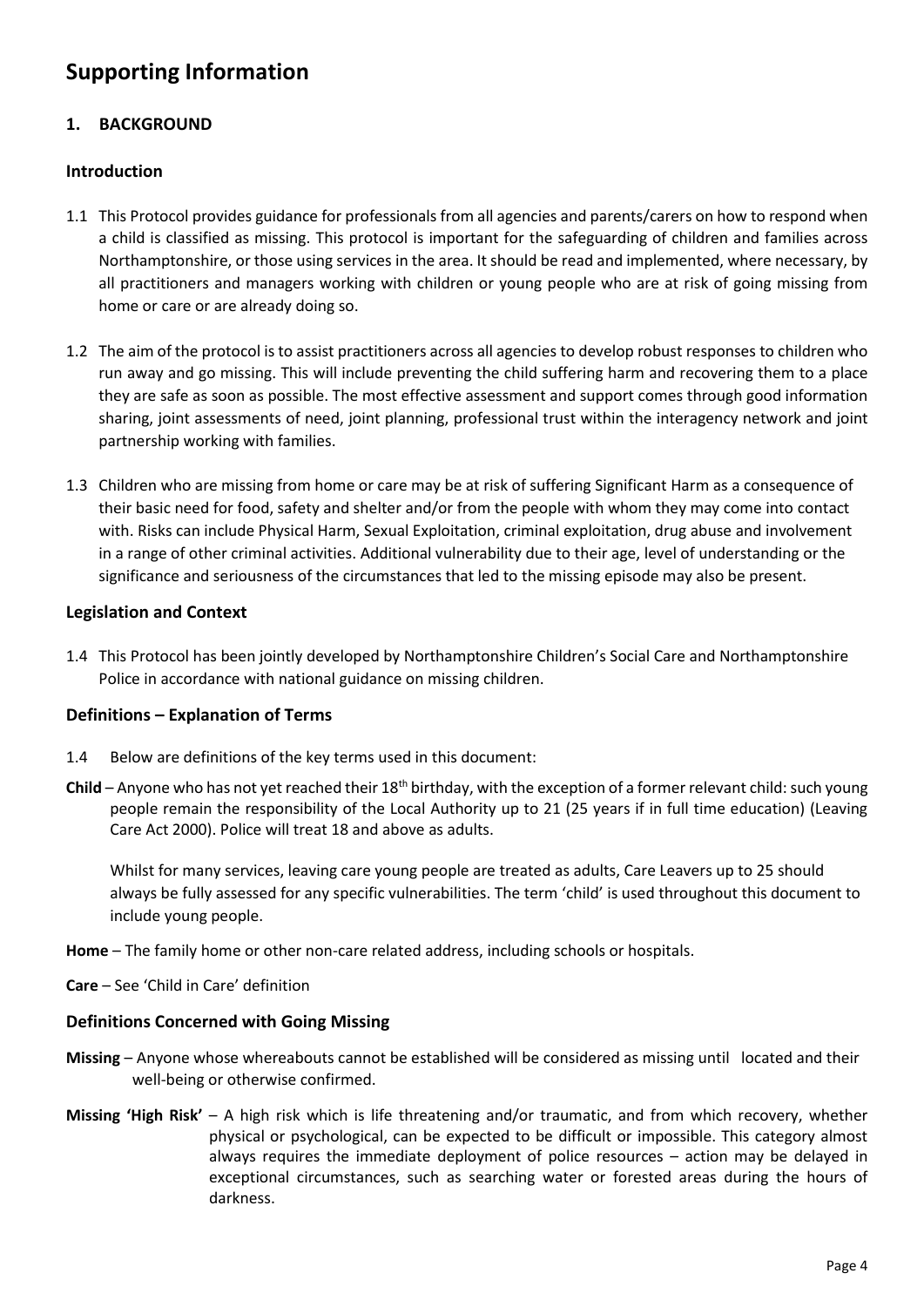A member of the senior management team must be involved in the examination of initial lines of enquiry and approval of appropriate staffing levels. Such cases should lead to the appointment of an Investigating Officer (IO) and possibly and Senior Investigating Officer SIO, and a Police Search Adviser (PoISA).

There should be a press/media strategy and/or close contact with outside agencies. Family support should be put in place where appropriate. The Missing Persons Bureau should be notified of the case without undue delay. Children's services must also be notified immediately if the person is under 18.

**Missing 'Medium Risk'** – The medium risk of harm to the subject or the public is assessed as likely but not serious. This category requires an active and measured response by the police and other agencies in order to trace the missing person and support the person reporting.

- **Absconded** When a child has gone missing who is subject to an order or requirement resulting from the criminal justice process (e.g. remands, curfews, tagging, conditions of residence, ASBOs) or a secure order made in either civil or criminal proceedings.
- **Child Abduction** Where a child has been abducted or forcibly removed from their place of residence, this is a 'crime in action' and should be reported to the Police immediately.

**Police Missing Person Co-ordinator** – Each police force should have such a role and it should be closely linked with the arrangements for dealing with Child Sexual Exploitation.

**Child Sexual Exploitation and Young People's Missing Person Forum** – The Child Sexual Exploitation and Young People's Missing Persons Forum is a monthly multi-agency meeting where professionals can share information and co-ordinate their responses for children who have gone missing and those for whom there is concern that they are being harmed through sexual exploitation.

# **Definitions concerned with being in Care**

- **Child in Care** A child is 'in care' of the Local Authority if they are subject to a court order, or if they are provided with accommodation for more than 24 hours by agreement with parents or by agreement with the child if they are aged over 16.
- **Accommodated** A child is accommodated if they are in care by the Local Authority with the voluntary agreement of parents, or the child if they are over 16 years old.
- **Care Leaver** An eligible, relevant or former relevant child as defined by the Children Leaving Care Act 2000.

**Placing Local Authority** – The authority that is responsible for the child's care and Care planning.

- **Host Local Authority** The authority in which the young person resides when placed outside of the Placing authority's area.
- **Unaccompanied Asylum Seeking Child** An unaccompanied asylum seeking child is defined by the Home Office as a young person under the age of 18 making an application for asylum in his or her own right and who comes to the UK without a parent or Guardian. This includes trafficked children.

Further guidance can be found in th[e Children from Abroad, including](http://northamptonshirescb.proceduresonline.com/p_ch_from_abroad.html)  [Victims of Modern Slavery, Trafficking and Exploitation](http://northamptonshirescb.proceduresonline.com/p_ch_from_abroad.html) procedure.

# **Associated Vulnerabilities**

**Forced Marriage** – Some children run away because they are at risk of abuse. The threat of Forced Marriage can lead to young women running away from home. Further guidance can be found in th[e Forced Marriage](http://northamptonshirescb.proceduresonline.com/p_force_marriage.html) procedure.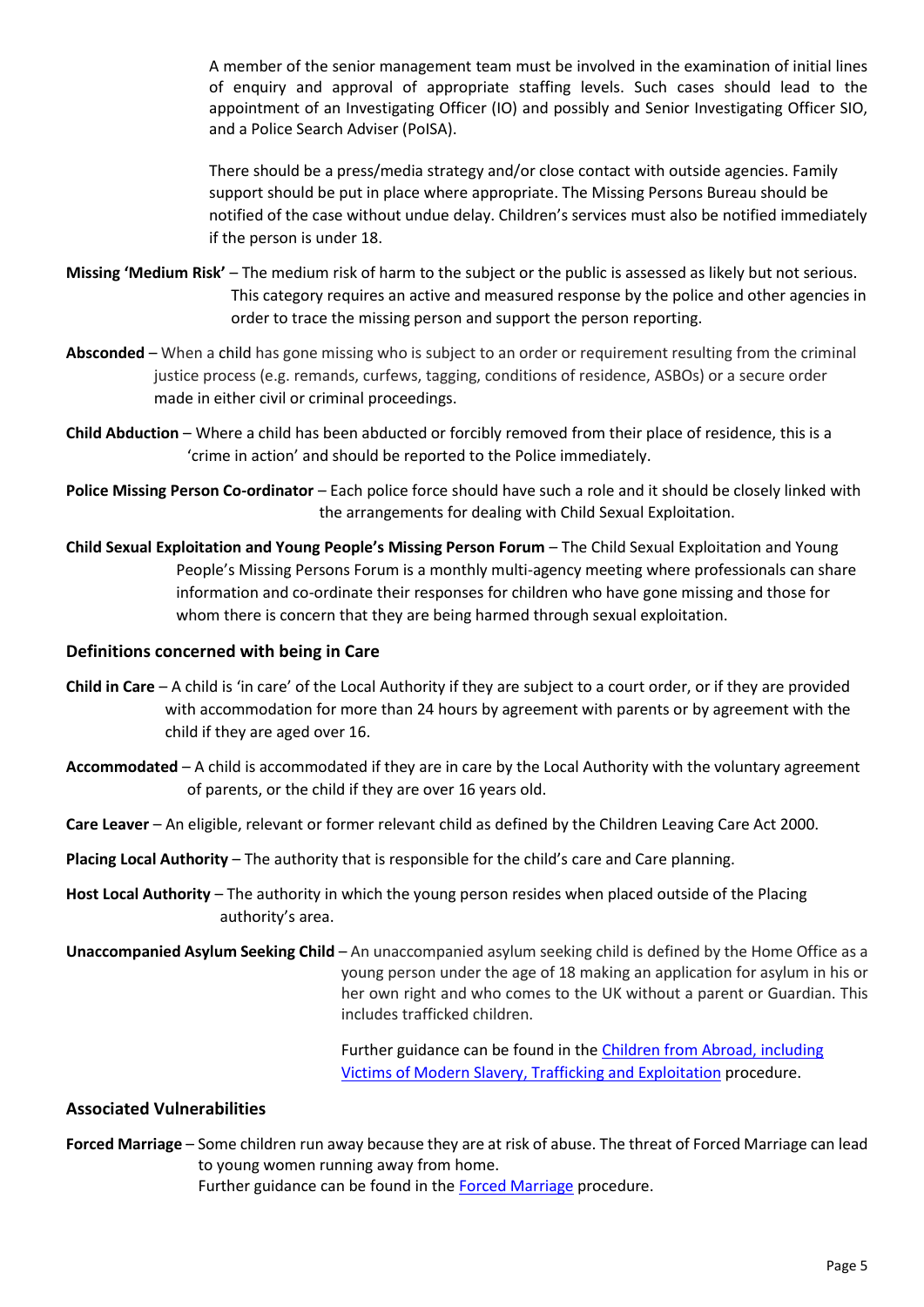**Honour Based Violence** – Some children run away because their family is using or threatening to use violence to control their behaviour, which the family believes will bring shame on the family. Further guidance can be found in the **Honour Based Violence** procedure.

**Child Sexual Exploitation (CSE)** – Boys and girls may run away or go missing from home or Care following grooming by others who are seeking to exploit them sexually. Further guidance can be found in the [Child Sexual Exploitation](http://northamptonshirescb.proceduresonline.com/p_ch_sexual_exploit.html) procedure and in the [NSCP CSE Toolkit.](http://www.northamptonshirescb.org.uk/about-northamptonshire-safeguarding-children-partnership/publications/cse-toolkit/)

**Child Trafficking** – Some children go missing because they have been trafficked (and are being coerced by the traffickers). Other children are missing because they have been transported – often for the purposes of sexual exploitation – within Northamptonshire or further afield. Further guidance can be found in th[e Trafficked Children](http://northamptonshirescb.proceduresonline.com/p_trafficked_ch.html) procedure.

**Children Missing Education (CME)** – Children and young people miss education either because they do not have a school place, or they are having some other difficulties in attending school. Children can go missing when they disengage with the education system and there is no systematic process in place to identify them and ensure that they reengage with appropriate provision. This makes them vulnerable and more likely to be at risk of neglect or abuse or abusing others. Further guidance can be found in th[e Children Missing from Education](http://northamptonshirescb.proceduresonline.com/p_ch_missing_educ.html) procedure. Se[e Children Missing Education: Statutory Guidance for Local](https://assets.publishing.service.gov.uk/government/uploads/system/uploads/attachment_data/file/550416/Children_Missing_Education_-_statutory_guidance.pdf)  [Authorities \(2016\).](https://assets.publishing.service.gov.uk/government/uploads/system/uploads/attachment_data/file/550416/Children_Missing_Education_-_statutory_guidance.pdf)

# <span id="page-5-0"></span>**Scope**

- 1.5 This Protocol relates to all children living within Northamptonshire and children in the care of Northamptonshire Local Authority placed out of the authority area:
	- Children living at home or other non-care related address, including schools or hospitals.
	- Children in care of Northamptonshire Children's Social Care, placed in Foster Care or Children's Homes (Local Authority or privately run, in or out of county). This includes unaccompanied asylum seeking children.
- 1.6 Northamptonshire Police is the first point of contact for a professional or parent concerned that a child is missing. The Police have a statutory duty to locate all missing children. The Police work closely with Children's Social Care, other partner agencies and parents/carersto locate children and return them safely to their home or placement within Police powers. The return of children to their placement is conditional on the circumstances in which the children are found (whether Police Protect Powers apply, or whether there is a recovery order or emergency protection order in place) or whether they consent to being returned.
- 1.7 Northamptonshire Children's Social Care has a corporate parenting responsibility for children in care, including children placed outside the Local Authority boundaries. In these cases Northamptonshire requires the placement provider to comply with this Protocol and with protocols local to their area.
- 1.8 Other Local Authorities placing children within Northamptonshire Local Authority boundary will be required to comply with this Protocol.
- 1.9 This Protocol does not deal in detail with whole families for whom there are safeguarding concerns, who go missing. The process described in the Children [and Families that go Missing \(including Unborn Children\)](http://northamptonshirescb.proceduresonline.com/p_ch_fam_go_missing.html) procedure must be followed.

# <span id="page-5-1"></span>**Principles**

1.10 The following principles should be adopted by all agencies involved with children who may go missing: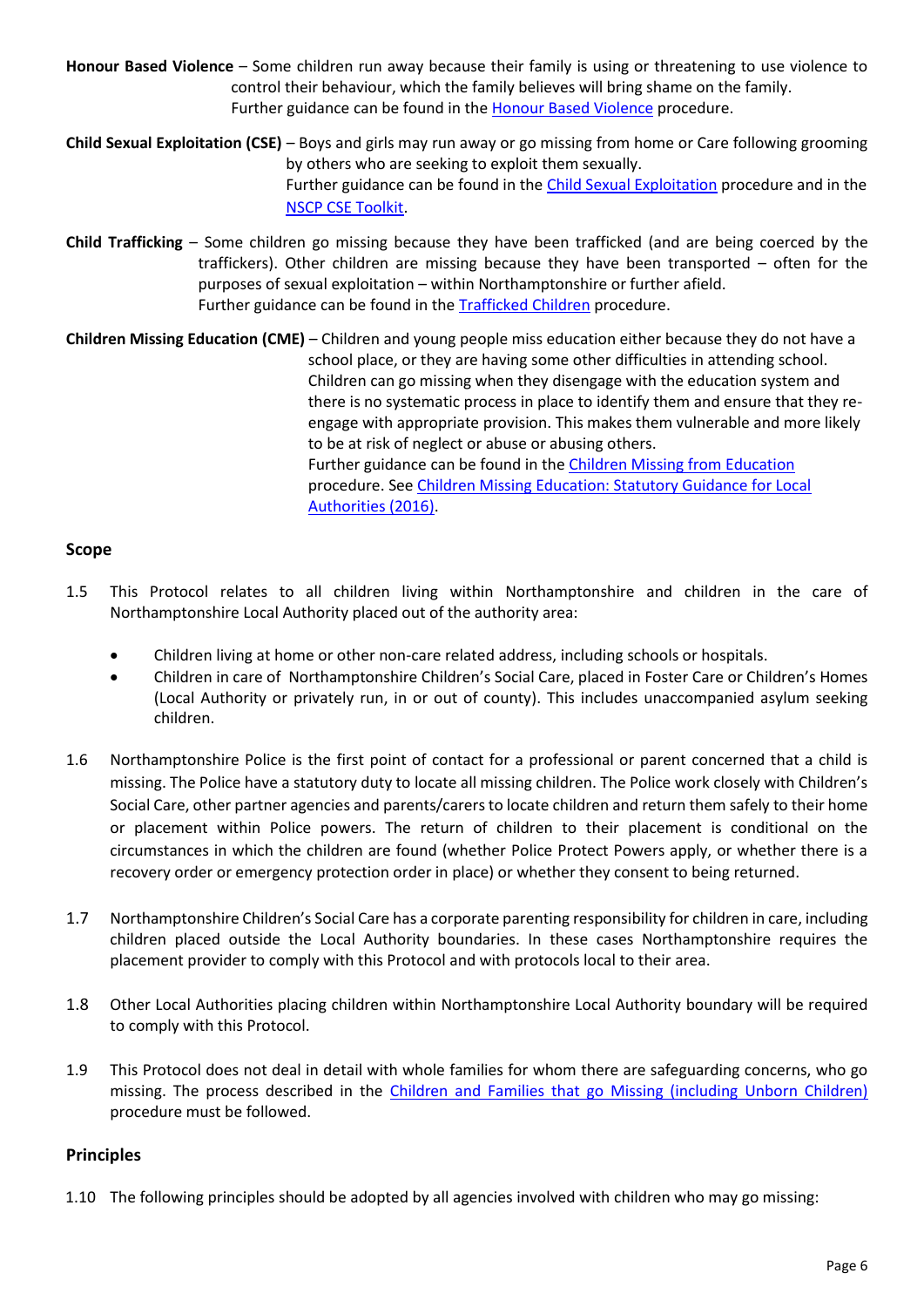- **1. Going missing is a dangerous activity** and can have short and long-term consequences. Children who repeatedly go missing are at greater, rather than less risk, than those who go missing less frequently; and short missing episodes may be as risky as lengthy ones.
- **2. Prevention, identification and referral of missing children is everyone's responsibility.** This includes statutory and voluntary agencies and the community. All services need to be aware and actively identify those who are commencing a pattern of missing episodes and provide the appropriate interventions at the earliest opportunity. Everyone, including parents, have a duty to report children who are missing to the Police.
- **3. This Protocol promotes sound individual risk assessment**, by carers and other professionals in responding to episodes of missing incidents. (The sections on 'responses to children missing from Care and from home', further explain this.)
- **4. Accurate and up-to-date information** from the child's past and present is key to appropriate risk assessment and response to going missing. Other episodes, previous assessments, Prevention Interviews and Independent Return Interviews should be shared between the Police and Children's Social Care, so a picture of a child's behaviour and experiences can be developed. It is also key that any carers, including parents, guardians, foster carers and staff in Children's Homes who are reporting a missing episode, provide as much information as possible to the Police. Safeguarding and promoting the welfare of children, in particular protecting them from significant harm, depends on effective joint working between agencies and professionals that have different roles and expertise. Where local agencies work together and ensure a coherent response to instances of missing, clear benefits have been seen in reducing the number of missing incidents and safeguarding issues.
- **5. Except in emergency, the Reporting Individual is expected to complete all reasonable checks to locate the child**. Only then, will the Police act. Missing children remain the responsibility of the person / organisation which has Parental Responsibility for the child, even after they have been reported missing. The police are entitled to expect parents and carers, including staff acting in a parenting role in care homes, to accept normal parenting responsibilities and undertake reasonable actions to establish the whereabouts of the child. Children who are breaching parental discipline should not be dealt with by police unless there are other risks. For example, a child who is late home should not be regarded as missing until the parent or carer has undertaken enquiries to locate the child. Once those enquiries have been completed, it may be appropriate to record the child as missing and take actions. When a child's whereabouts are known, the child will not be considered as missing but may require other police activity in order to ensure their welfare. Police should consult their local public protection procedures to ensure an appropriate safeguarding response is provided. This includes children in care who are deemed to be 'absent without authorisation' (as defined within the [Statutory guidance on children who run away or](https://assets.publishing.service.gov.uk/government/uploads/system/uploads/attachment_data/file/307867/Statutory_Guidance_-_Missing_from_care__3_.pdf)  [go missing from home or care \(January 2014\)\)](https://assets.publishing.service.gov.uk/government/uploads/system/uploads/attachment_data/file/307867/Statutory_Guidance_-_Missing_from_care__3_.pdf).
- **6. The Police's primary function is to investigate the disappearance and attempt to locate the child prior to any harm** befalling them or the general public. Police responses will be based on a police risk assessment of the incident and knowledge of the individual(s) concerned, utilising information from partners and those who know the child.
- **7. Children's views** must continue to be taken into account by carers and other professionals when they respond in accordance with this Protocol, to missing episodes involving children.
- 1.11 The following officers have responsibility for missing children in Northamptonshire:
	- Northamptonshire Safeguarding Children Partnership Business Manager will help to ensure that reporting arrangements are managed in accordance with this protocol.
	- The RISE (Reducing Incidents of Sexual Exploitation) Service Manager has responsibility for CSE as well as Missing children within Northamptonshire.
	- The Detective Inspector from the Police Missing Persons Unit

# <span id="page-6-0"></span>**2. KEY CONTACTS**

# **To report a child who is Missing**

Telephone Police on 101 *OR* 999 in an emergency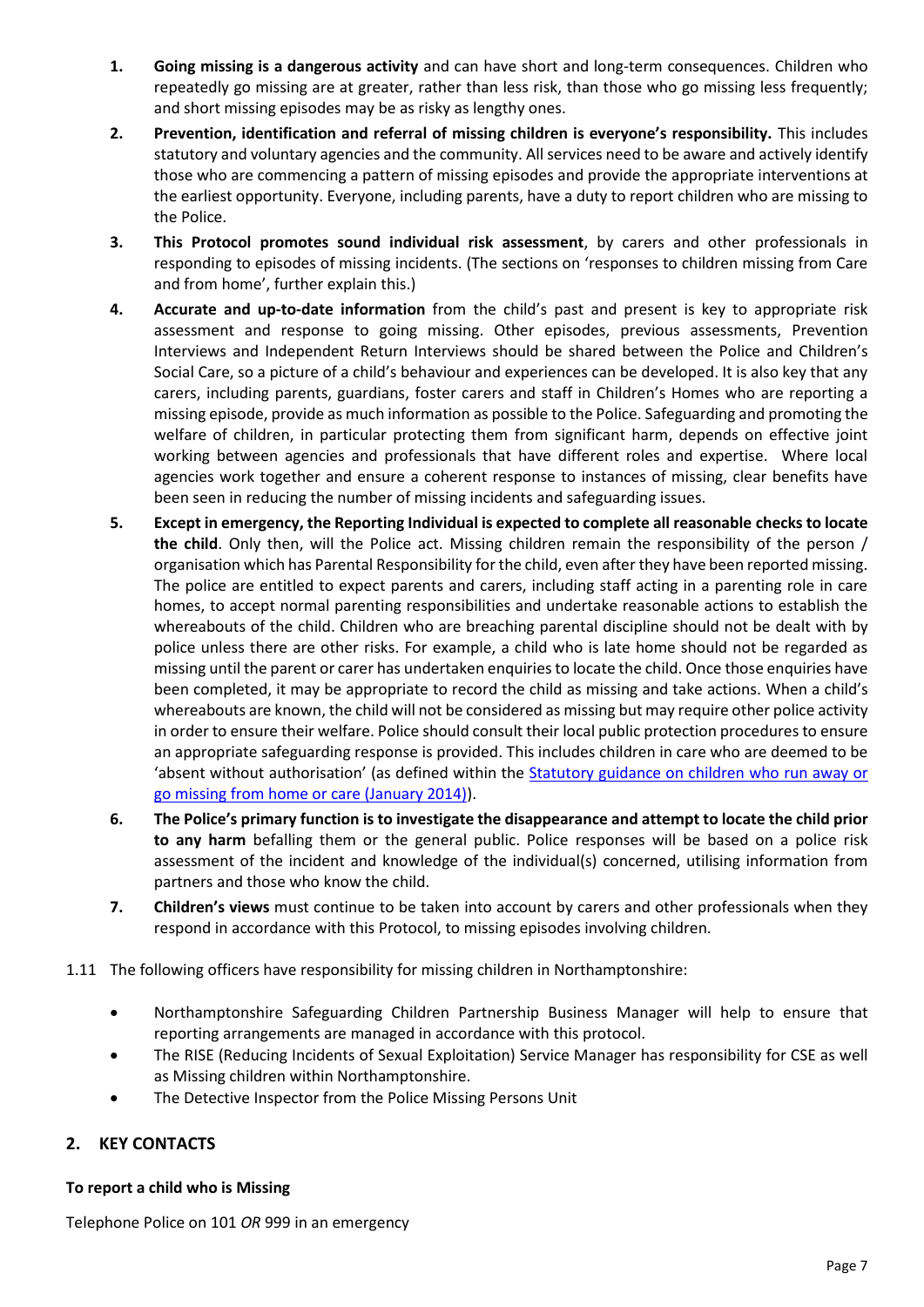# **To talk to Children's Social Care**

The Emergency Duty Team (EDT) - Telephone: 0300 126 1000

### **For children who are at risk or, have been Sexually Exploited**

Contact the RISE Team – Telephone: 01604 888345, E-mail[: rise@northants.pnn.police.uk](mailto:rise@northants.pnn.police.uk)

### **Responsibility for Northamptonshire's Independent Return Interviews for children who have been missing**

Contact the Missing Children Team (MCT) – E-mail: [MCT@northamptonshire.gov.uk](mailto:MCT@northamptonshire.gov.uk)

### **Referrals to Children's Social Care**

Contact the MASH – Telephone: 0300 126 1000 option 1, E-mail: [MASH@northamptonshire.gov.uk](mailto:MASH@northamptonshire.gov.uk)

### **Non-emergencies: If there is no immediate danger or advice or information is needed**

Northamptonshire County Council will direct you to the right service – Telephone: 0300 126 1000, E-mail: [MASH@northamptonshire.gov.uk](mailto:MASH@northamptonshire.gov.uk)

### **For information about Early Help**

Contact the Early Help Team - Telephone: 0300 126 1000, E-mail: [MASH@northamptonshire.gov.uk](mailto:MASH@northamptonshire.gov.uk)

### **For a police update on a missing young person's investigation**

Police Missing Persons Unit – Telephone 101 ext. 341015 (not 24/7), E-mail: [MissingPersonsUnit@northants.pnn.police.uk](mailto:MissingPersonsUnit@northants.pnn.police.uk) 

# <span id="page-7-0"></span>**Key Processes for Preventing Children Going Missing and Responding If a Child Goes Missing**

### <span id="page-7-1"></span>**3. OVERVIEW OF THE PROCESS FOR RESPONDING TO CHILDREN MISSING**

- 3.1 A detailed flowchart outlining the process for responding to missing children can be found on the following link. [Missing Child Process Flowchart](http://www.northamptonshirescb.org.uk/assets/legacy/getasset?id=fAAxADUANAAwAHwAfABUAHIAdQBlAHwAfAAwAHwA0)
- 3.2 The local approach is based on the Philomena Protocol but has been extended to include all children who go missing (i.e. the local approach is not limited to only children in care).
- 3.3 Th[e Philomena Protocol Missing Person Incident Form](http://www.northamptonshirescb.org.uk/assets/legacy/getasset?id=fAAxADUANAAxAHwAfABUAHIAdQBlAHwAfAAwAHwA0) ('Incident Form') and [Philomena Risk Assessed Location](http://www.northamptonshirescb.org.uk/assets/legacy/getasset?id=fAAxADUANAAyAHwAfABUAHIAdQBlAHwAfAAwAHwA0)  [Form](http://www.northamptonshirescb.org.uk/assets/legacy/getasset?id=fAAxADUANAAyAHwAfABUAHIAdQBlAHwAfAAwAHwA0) ('Location Form') must be completed in the following circumstances:
	- The first missing episode of a child;
	- When there is a risk that a child in care will go missing. The Incident Form and Location Form should be completed prior to a planned placement. If the placement is unplanned, the Incident Form and Location Form must be completed within 5 days of the placement start date.
- 3.4 The Incident Form and Location Form will be completed by the child's allocated worker or a member of the Missing Children Team (MCT).
	- When a child or young person is known to Children First Northamptonshire (CFN) (i.e. has a Care Plan, Child Protection Plan or Child in Need Plan, or is in receipt of Early Help or Targeted Support services), the Incident Form and Location Form must be completed and updated by the allocated worker;
	- When a child or young person is not known to CFN, the Incident Form and Location Form must be completed and updated by a Missing Co-ordinator from the MCT. This includes children in care placed in Northamptonshire from another Authority.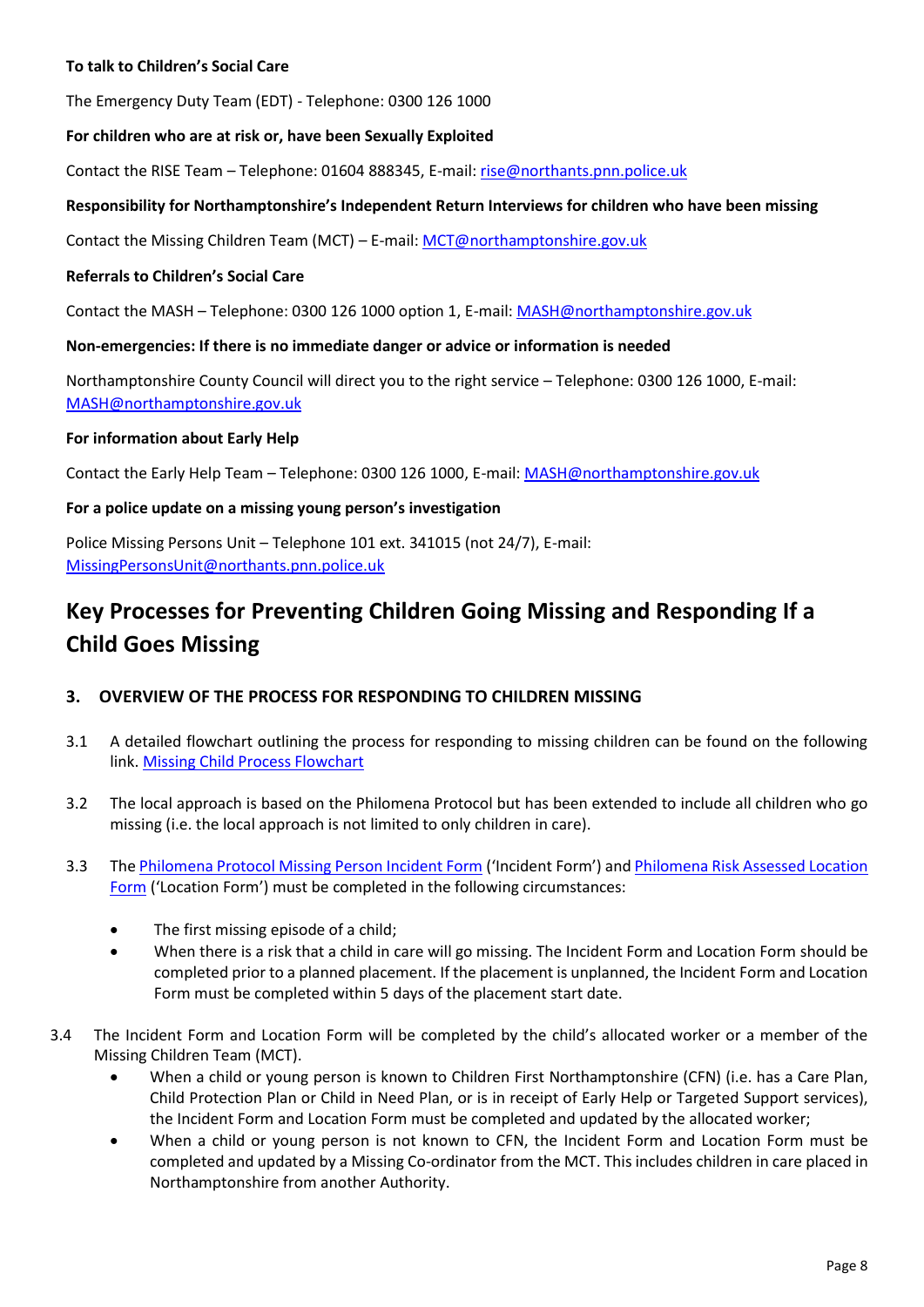- 3.5 It is important that the primary carer (i.e. parents, carers, residential workers) is consulted in the completion of the Incident Form and Location Form. The allocated worker completing the Incident Form and Location Form must also:
	- Explain the content of the Incident Form and Location Form with the primary carer;
	- Obtain consent were necessary;
	- Make a copy of the completed Incident Form Location Form and give this to the primary carer;
	- Ensure the Incident Form and Location Form are both saved against the child's file on Carefirst.
- 3.6 Part two of the Incident Form must be reviewed and updated as necessary in the event of a missing episode.
- 3.7 The Missing Co-ordinator must check the Incident Form and Location Form to ensure that it has been fully completed and review the information prior to sharing with the Police. Where details appear to be missing, the Missing Co-ordinator will contact the allocated worker responsible for completing the Incident Form and Location Form (and the primary carer, where necessary) to request that missing information.
- 3.8 If a child in care is placed in Northamptonshire from another Authority and is reported to be missing, the Missing Co-ordinator will share the Incident Form and Location Form with the Police to aid the investigation.
- 3.9 If a child in care is in an out of area placement goes missing, the Incident Form and Location Form will be shared with the Police force in that Authority and Northamptonshire Police:
	- 3.9.1 The Missing Co-ordinator will share the Incident Form and Location with the Northamptonshire Missing Police Officer, who will then identify and share it with the appropriate Police force in the relevant Authority.
- 3.10 If a child or young person goes missing outside of office hours (i.e. 5.30pm 9am Monday to Friday, weekends or Bank Holidays) and the Police do not have the Incident Form and Location Form available to them, they must contact the Emergency Duty Team (EDT) on 01604 626938 to obtain a copy.
- 3.11 In order to ensure that the Incident Form is fit for purpose and reflects current information that will contribute to the safe return of children / young people, it is important that it is reviewed on a regular basis and updated when necessary. The Incident Form will be review and updated (where necessary):
	- 3.11.1 With the child's plan (e.g. Child in Need Plan, Child Protection Plan, Care Plan, Pathway Plan);
	- 3.11.2 As part of the Strategy Meeting to ensure that it meets the needs of the child / young person;
	- 3.11.3 When there has been a significant change in the child's / young person's circumstances that leads to the information in the Incident Form becoming out of date or incorrect.

# <span id="page-8-0"></span>**The Response for All Children**

- 3.12 When a parent/carer or other responsible person discovers a child is not where they are expected to be, they are immediately expected to make reasonable efforts to locate the missing child. Providing that it is safe to do so. This is includes:
	- **Search the child's bedroom and house including any outbuildings and vehicles;**
	- **Contact known friends and relatives where the child might be;**
	- **Try to contact child by telephone;**
	- **Visit locations where the child is known to frequent, if it is safe to do so.**
- 3.13 If the child is not found after all reasonable steps have been exhausted, then the parent/carer or other responsible person **must inform the Police**.

To contact the Police about a missing child **dial 101**. **In an emergency dial 999, explain the circumstances of the child's disappearance and the reasons for the concern.**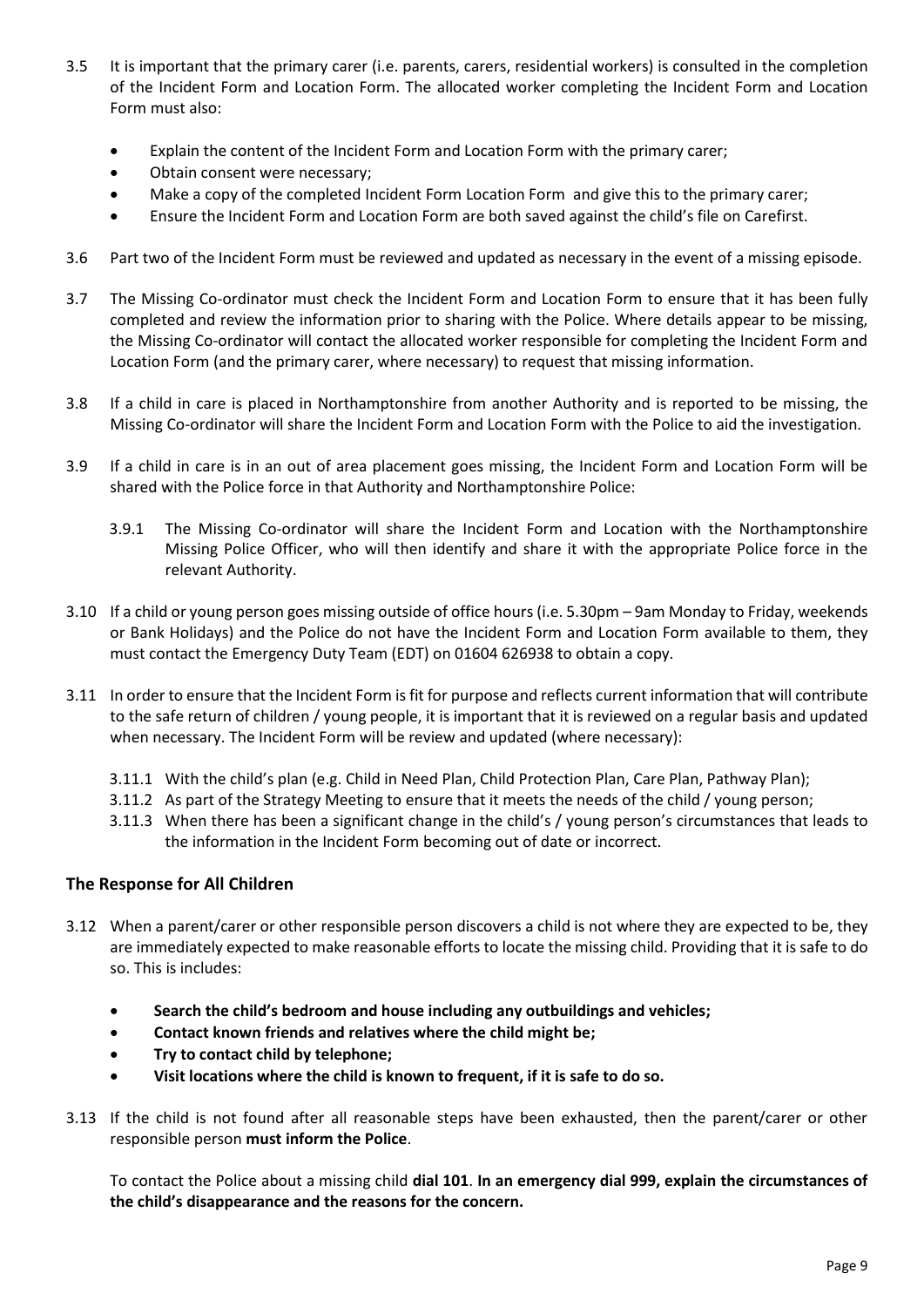Carers for children who are in care should also contact the child's social worker or out-of-hours, the Emergency Duty Team (EDT). See Section 2. Key contacts.

- 3.14 The Police will need:
	- The child's name and date of birth;
	- Information about where, when and with whom the child went missing;
	- A description of the child and what they were wearing;
	- A recent photograph;
	- Their medical history;
	- The time and location they were last seen;
	- The circumstances of going missing; and
	- Details of any friends or associates.

The Police Force Control Room will ask for:

- Home address:
- Location missing from;
- Circumstances of going missing;
- Details of any vehicle or other transport used;
- The relevant information concerning the person reporting the disappearance;
- Location of where the missing person might be;
- Any medication the missing person requires, frequency of taking and effects of not taking medication;
- Information about known risks, e.g. a child known to be at risk of sexual exploitation;
- Information about any person who might have contact with the missing person, such as people with whom the missing person was found in previous incidents, e.g. estranged parents, boyfriends and girlfriends; and
- Name, address and telephone number of person reporting.

All reasonable steps should be taken to acquire the answers to these questions before contacting the Police

- 3.15 The Police gather information from a caller and will use this to make a decision about whether the child is missing.
- 3.16 The Police will share the information that a child is **missing** with Children's Social Care.
- 3.17 Where a child is missing, the Police will commence an investigation into the whereabouts of the child.
- 3.18 A missing child may be found by the parent/carer. When this happens, Children's Social Care may consider offering information and advice to support a parent/carer.
- 3.19 Whilst a child remains missing, the Police will continuously review the risk to the child, with further assessments being made as an investigation progresses and new information comes to light. The passage of time itself can influence a risk grading.

Considerations in deciding whether a missing child is at risk of harm or at risk of harming others, include:

- The circumstances of the missing episode;
- The child's age and maturity;
- Any physical or cognitive disability;
- Any continuing or urgent need for the child to have medication or treatment;
- The child's history and previous behaviour;
- The child's general vulnerability and any danger they pose to themselves;
- The child's tendency to drug/substance misuse;
- The child's legal status and Care Plan;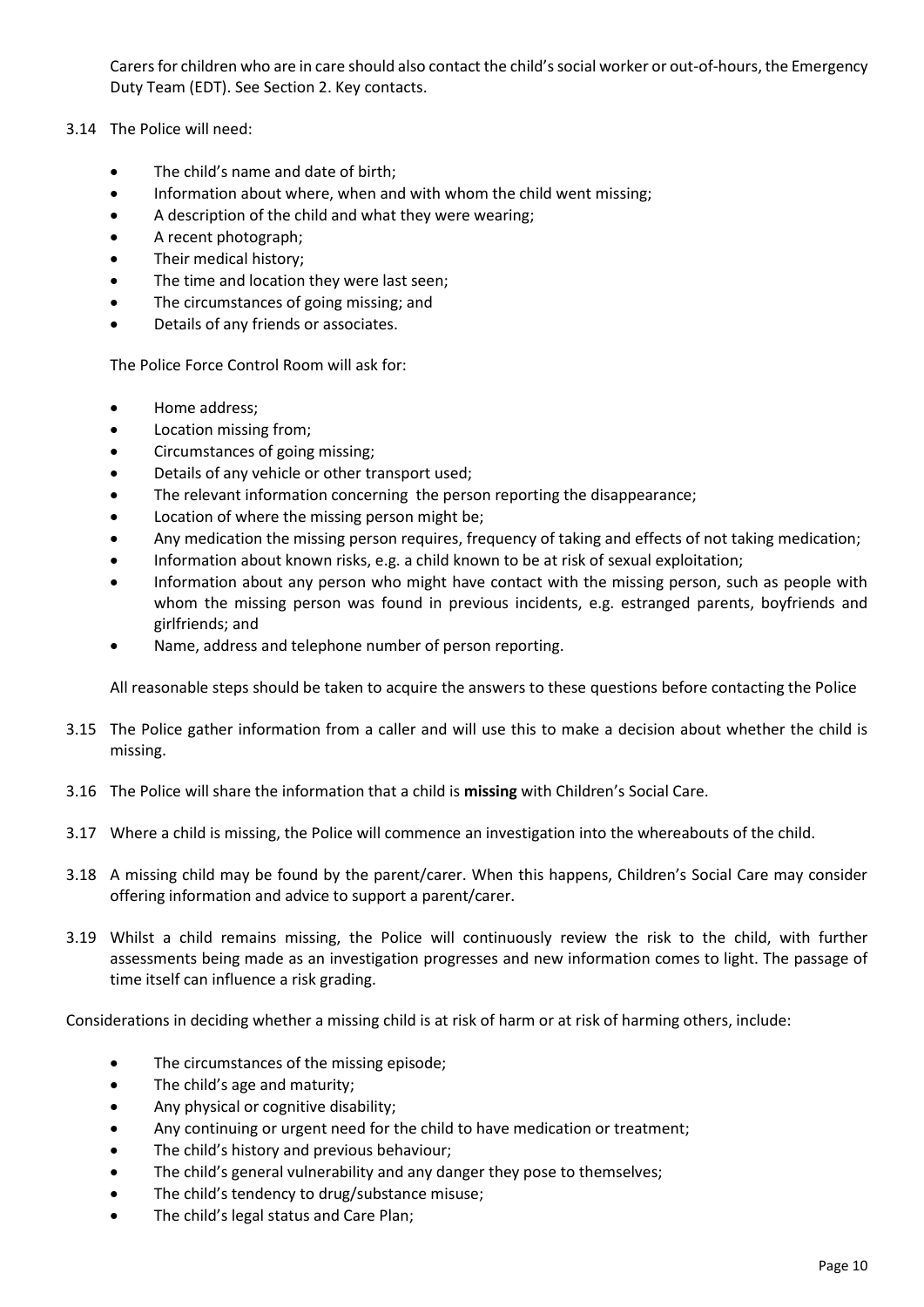- If the child is in care, any circumstances within the placement, with carers or other residents that may be relevant to the absence;
- The risk of offending;
- The influence of peer groups, families or friends;
- Predatory influences on the child. These may relate to others wanting to use the child for crime, sex or drugs (e.g. risk of child sexual exploitation);
- Any known risk of abduction; and
- Environmental factors including weather, time of year, community events or tensions.
- 3.20 Once a missing child has been located and returned home, the Police will carry out a Prevention Interview with the child and Children's Social Care will undertake an Independent Return Interview with the child. All partners have a responsibility to ensure that the child is safe and well. The purpose of the Prevention Interview is to identify any ongoing risk or factors which may contribute to the person going missing again.
- 3.21 Based on information from the Prevention Interview, the Independent Return Interview and any other information about the child, Children's Social Care and partner agencies will provide appropriate support to the child and their parent/carer.

For children in care also see Section 7, Children's Social Care Responsibilities and Section 8, Cross-border Issues.

# <span id="page-10-0"></span>**4. MISSING IN SPECIFIC CIRCUMSTANCES**

# <span id="page-10-1"></span>**Care Leavers**

4.1 Care Leavers may have an increased vulnerability because of their history and experiences. Children's Social Care therefore remains responsible for them from the time they leave care up until 25. If a Care Leaver goes missing, the Northamptonshire Leaving Care Service may need to re-assess the young person's needs and consider putting in place services to support them.

# <span id="page-10-2"></span>**Children in Other Circumstances**

4.2 Some people who are 'with' a child while they are missing, may be perpetrators or victims of abuse themselves, for example, of exploitation and/or trafficking. They, and anyone else, who has care of a child without the knowledge or agreement of the person with parental responsibility, have a duty to do what is reasonable to safeguard and promote the child's welfare. They should inform the Police, Children's Social Care and the parents of the child's whereabouts and safety; and return the child to their home or placement. If this is not complied with, the Police may consider advice or warning under the Child Abduction Act (1984), if it is appropriate.

# <span id="page-10-3"></span>**Unaccompanied Asylum Seeking Children (UASC)**

- 4.3 There are many additional factors to consider when UASC children are reported missing and further practice guidance should be sought to ensure there is a coordinated approach to full information sharing. Close cooperation with UK Immigration and the Police will be important. The assessment of need to inform the care plan may be critical in these circumstances and an assessment should seek to establish:
	- Relevant details about the child's background before they came to the UK;
	- An understanding of the reasons that the child came to the UK;
	- An analysis of the child's vulnerability to remaining under the influence of traffickers;
	- A risk assessment as to the likelihood of the UASC going missing; and
	- The appropriateness of information being divulged as to the whereabouts of the young person.

When UASC are reported missing, they will retain their status of Looked After unless one or more of the criteria are met.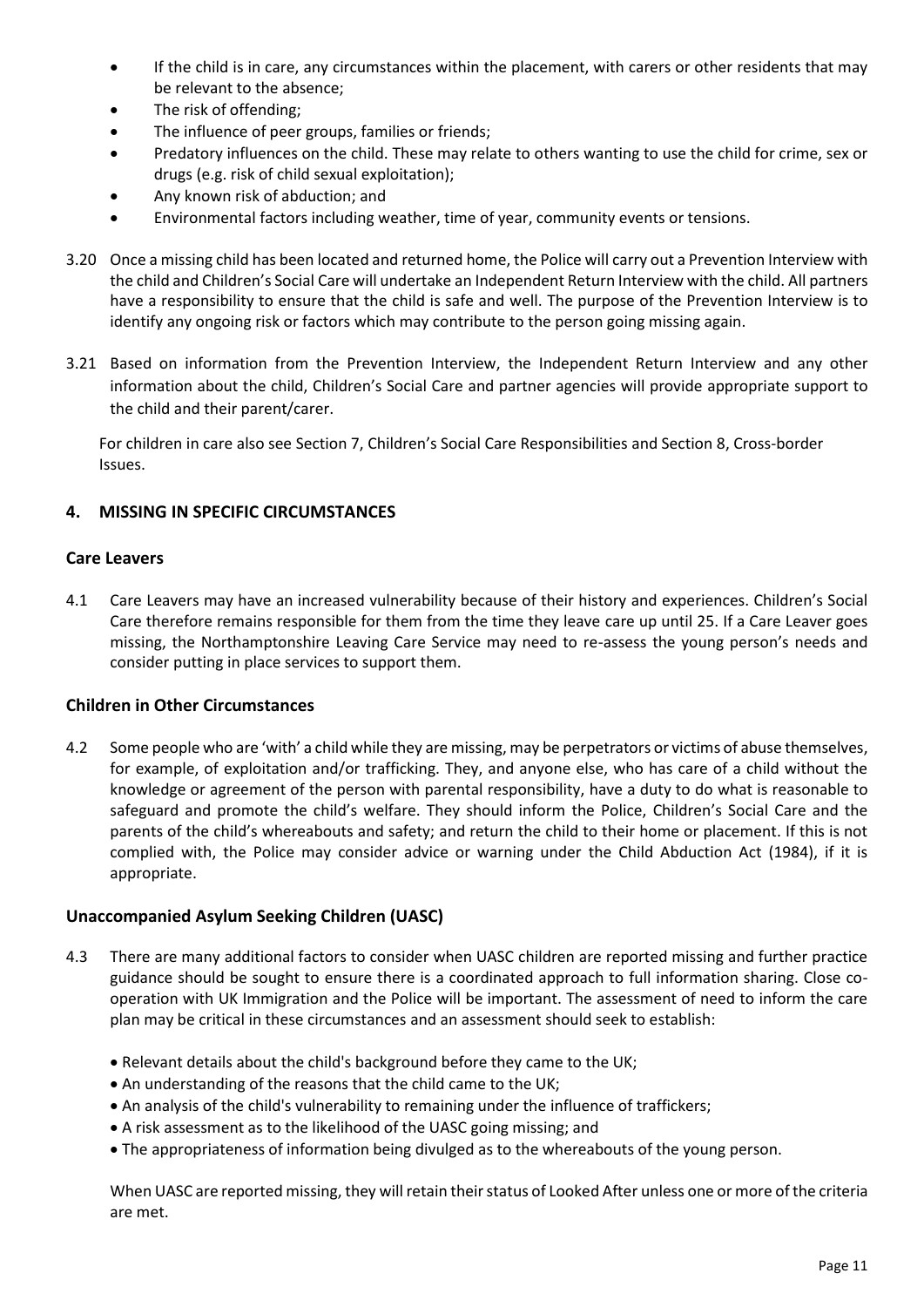- They return to a birth parent/someone with parental responsibility and cease to be Looked After;
- They are located in another country;
- The case is taken over by another local authority; and
- They are age assessed as being over 18yrs.

The Home Office should be informed of the child/young person's missing status.

Additional practice guidance on safeguarding UASC can be found in [Safeguarding Children who may have been](https://www.gov.uk/government/uploads/system/uploads/attachment_data/file/177033/DFE-00084-2011.pdf)  [trafficked](https://www.gov.uk/government/uploads/system/uploads/attachment_data/file/177033/DFE-00084-2011.pdf) (2011). Where it is suspected that a child has been trafficked, they should be referred by the local authority into the UK's victim identification framework, the [National Referral Mechanism](http://hillingdonlscb.org.uk/professionals/useful-guidance/child-trafficking/) (NRM). The Trafficked Children Toolkit, developed by the London Safeguarding Children Board, has been made available to all local authorities to help professionals assess the needs of these children and to refer them to the National Referral Mechanism. See also [Care of unaccompanied migrant children and child victims of modern slavery-](https://www.gov.uk/government/uploads/system/uploads/attachment_data/file/656429/UASC_Statutory_Guidance_2017.pdf)[Statutory guidance for local authorities, November 2017.](https://www.gov.uk/government/uploads/system/uploads/attachment_data/file/656429/UASC_Statutory_Guidance_2017.pdf)

### <span id="page-11-0"></span>**5. RETURNING FROM A MISSING EPISODE**

### <span id="page-11-1"></span>**Voluntary Return or Locating a Child**

- 5.1 Parents/carers who find their missing child or where the child returns of their own accord, **must contact the Police by telephone to confirm that the child has returned to their home/placement**. The Police may want to verify that the call is genuine. If a child is assessed as missing by Northants Police control room then a record on COMPACT will be created, it will require the Police to attend and complete a prevention interview with the child in most circumstances. It may be apparent when a child returns to their home or placement that they have been the victim of a crime whilst they were away or that they may be in danger from any person associated with them being missing. In this case parents/carers should call the Police and ask them to attend **without delay** – to protect the child and/or recover evidence. The Police response time will be dependent on threat, harm and risk principles.
- 5.2 Whoever finds a child has a responsibility to try and find out why the child ran away. This may be the only opportunity a child has to report abuse, bullying or mistreatment at home, in care or at school. The person finding the child should update the professionals who have been involved in the episode on any information gathered from the child.

### <span id="page-11-2"></span>**Returning a Child to their Home or Placement**

- 5.3 For a child missing from home, family or friends locating a child should return them to their home address. Where a risk is present, a Police officer may accompany the parent/carer to assist in recovering the child.
- 5.4 For a child in care, Children's Social Care or the carers are responsible for returning the child to their placement. This should be part of the planning undertaken by the child's social worker, with the carers and placement provider, Police and parents (unless there is a reason why not) to prepare for the child's return. See section 7 for a Children's Social Care responsibilities when a child in care is missing.
- 5.5 On the child's return, parents/carers should:
	- Make clear to the child that they are relieved to see them safe and well
	- Assess their general condition immediately, and if appropriate, arrange for medical attention
	- Provide food and drink as a priority
	- Ensure the safety of the child, especially if it seems that they have run away because of bullying or harassment
	- Update the professionals who have been involved in the episode on any information gathered from the child.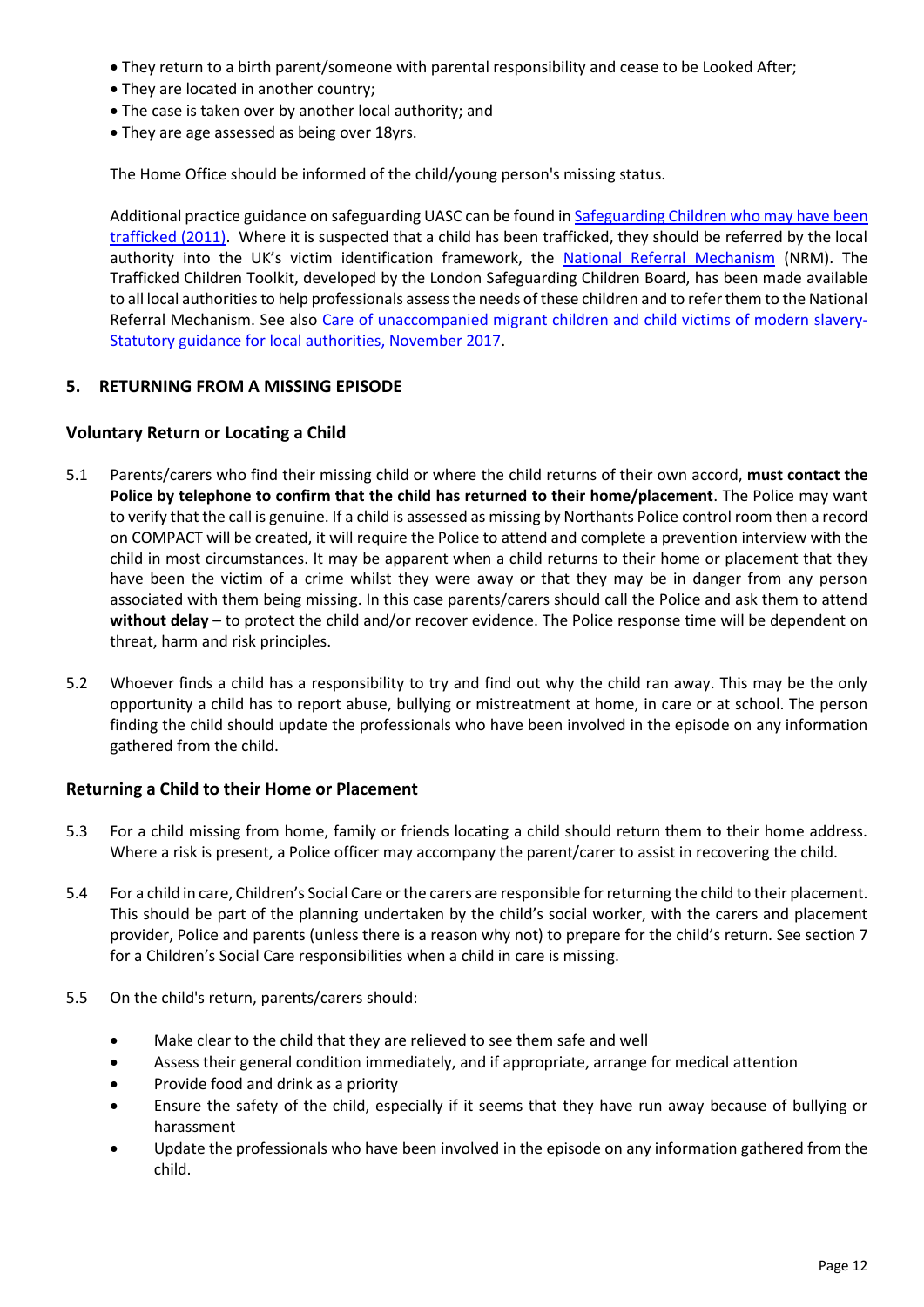5.6 Parents/carers and/or other professionals may have concerns about the safety of the child in their home or the placement. If this is the case then the parent/carer, Police or other responsible person, should contact the MASH or the out-of-hours Emergency Duty Team (EDT) **before the child is returned**.

# <span id="page-12-0"></span>**Concerns following a Child's Return**

- 5.7 MCT can make a judgement about whether an assessment of the child's safety at home or in placement needs to be undertaken. MCT should consider the need for a strategy meeting (Children Act 1989) which is required if, for example, a pattern of running away is developing. Any of the partner agency professionals can request a strategy meeting following consultation with their first line manager if it appears that there is significant risk to a child. The strategy discussion will be held by the allocated team or by MASH in the event the child is not allocated to a team. It may be apparent when a child returns to their home or placement that they have been the victim of a crime whilst they were away or that they may be in danger from any person associated with them being missing. In this case parents/carers should call the Police and ask them to attend without delay – to protect the child and/or recover evidence. The Police response time will be dependent on threat, harm and risk principles.
- 5.8 The child's clothing, mobile phone and trace evidence from their body, fingernails or hair may be crucial. Children rarely disclose that they have been sexually abused, however if a parent or carer suspects that this may have happened, then the child should be discouraged from washing and the police should be contacted.
- 5.9 If parents/carers become aware of the location of the scene of any crime committed against the child, or of the location of any crucial evidence they should notify the Police; again, without delay – so that the Police can take steps to secure and preserve evidence.
- 5.11 The Police will share information with the Northamptonshire MASH if the child is at risk of, or has experienced a missing episode.

# <span id="page-12-1"></span>**Prevention Interview**

5.12 When a missing child has been returned to their home or placement, the Police will conduct an interview known as a 'Prevention Interview' to establish the child's wellbeing and safety, and whether they were the victim of abuse or a crime whilst missing. The 'Prevention Interview' will inform the Police and Children's Social Care about whether there are concerns about the child's safety that they need to address. The police have a responsibility to ensure that the returning person is safe and well. The purpose of the prevention interview is to identify any ongoing risk or factors which may contribute to the person going missing again. Prevention Interviews should be carried out in all missing cases **(High and Medium risk).** The interview provides a valuable opportunity to find out useful information that may indicate harm suffered by the returning person. It can also identify details that may help trace the person in the event of a future missing episode.

# <span id="page-12-2"></span>**Independent Return Interviews**

- 5.12 In addition to the Police Prevention Interview, an Independent Return Interview should be carried out by an MCT family support worker, or an Out of County Missing Engagement Worker (if the child is placed out of county), within 72 hours of the child returning from a missing episode. As with the Prevention Interview, the Independent Return Interview will inform the Police and Children's Social Care about whether there are concerns about the child's safety that they need to address.
- 5.13 An Independent Return Interview is important because it is more in-depth than the Police Prevention Interview. Some children do not want to tell the Police anything; in addition the interviewer is independent of the child's home or placement, and from the child's social worker or school. This allows the child the freedom to talk about possible problems with peers or adults in any of these settings without fear of reprisal or of upsetting anyone.
- 5.14 The MCT Family Support Worker / Out of County Missing Engagement Worker, will ask the parent or carers permission to interview the child, explaining that the interview will be shared with police and Children's social care. Consideration will be in regards to the best way to feedback to the parent or carer. This will either be by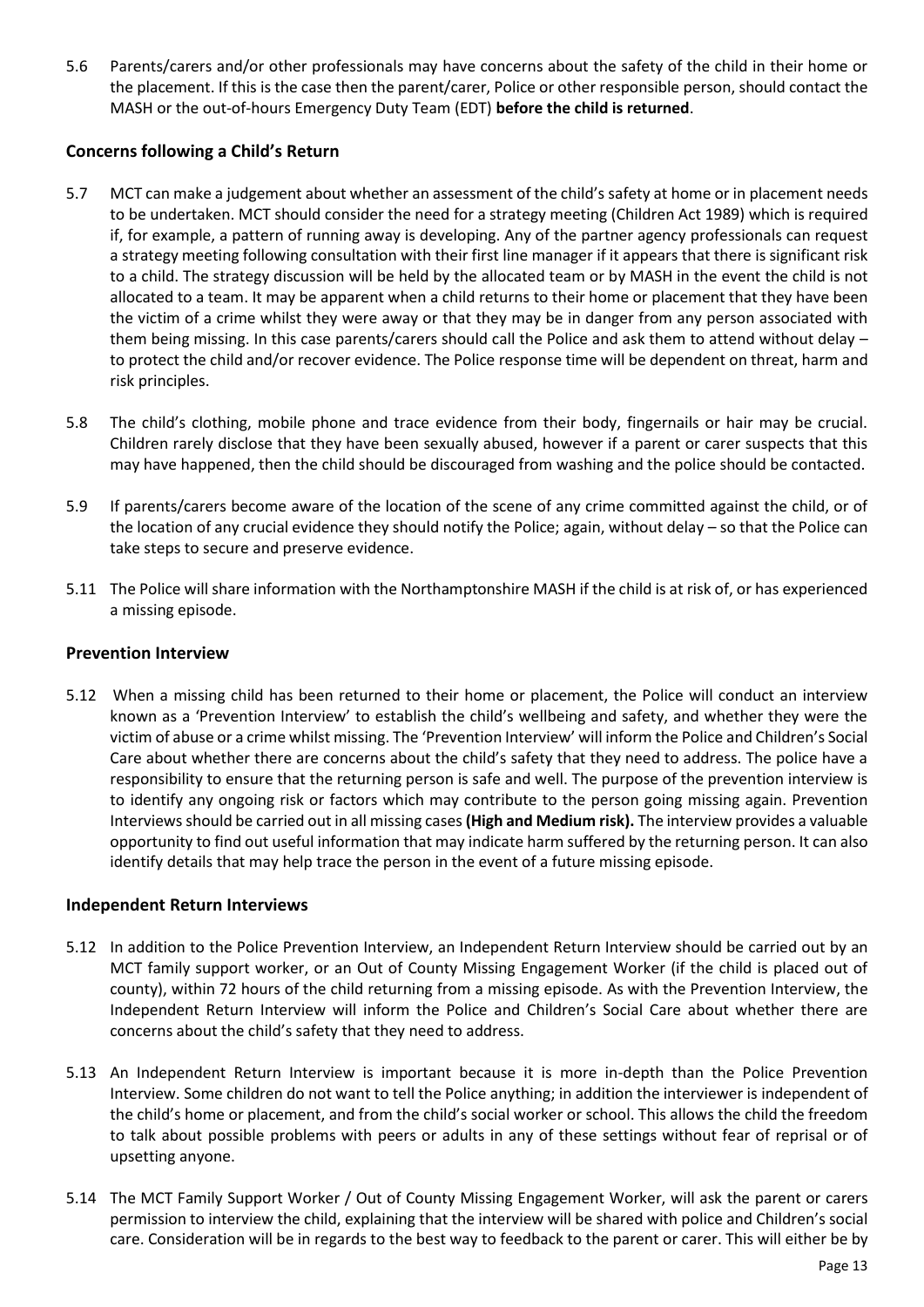sharing a copy of the interview form or by discussing the interview with them. Permission will be sought to share information with other agencies (see Sharing Information).

- 5.15 Many children need to build up trust with somebody before they will discuss in depth the reasons why they went missing. In cases for example, of sexual exploitation and trafficking, the child may be being controlled by individuals of whom they are fearful so the child may decline to be interviewed. Professionals should be aware that refusal may indicate a number of issues. Therefore:
	- For a child in care or a child living at home but who is already receiving support from a social worker, the social worker will have all the information about the missing episode and must follow-up with the child why they went missing and what happened whilst they were missing.
	- For a child who does not have a social worker, MCT should ask the child whether another person would be acceptable to the child to undertake the Independent Return Interview – e.g. a school teacher. If so, MCT should consider facilitating this but only where this can be completed within a few hours by a trusted adult. It will be made clear on the IRI form that a formal return home interview was not completed.
- 5.16 If the child continues to decline be interviewed, the MCT worker / Out of County Missing Engagement Worker and their line manager should consider whether it is appropriate to make a referral to the MASH where the child's circumstances can be assessed, to inform a decision about whether there is a risk of harm to the child.
- 5.17 If the child is known to Children Social Care, information from the Independent Return Interview should be recorded in CareFirst (the electronic Social Care database) and the allocated worker have this information passed to them. If the child is not known, a MASH referral will be completed by the worker who completed the return interview, a new record will be created as a result of this missing episode.

# <span id="page-13-0"></span>**Sharing Information**

- 5.18 It is critical that any information gained through the Prevention Interview and the Independent Return Interview is shared with the Police and Children's Social Care – the child's social worker, if they have one and the Independent Reviewing Officer.
- 5.19 The child's social worker is responsible for deciding who else (parents and other professionals, including carers) should receive this information and at what level of detail, based on:
	- The child's wishes and feelings;
	- The need to maintain a dialogue with the child, who may stop talking if they consider their confidentiality is breached;
	- The ability of the recipient not to divulge information to potential abusers and exploiters; and
	- The need for parents and other professionals, including carers, to understand what is happening in order to keep the child safe.

<span id="page-13-1"></span>5.20 In complex situations, advice may be sought from the MCT and the specialist CSE / missing worker.

# **Key Agencies' Responsibilities**

# <span id="page-13-2"></span>**6. POLICE RESPONSE**

6.1 This section builds on the basic response for all children who are missing outlined in section 3. It provides some detail of Police responsibilities

# <span id="page-13-3"></span>**Overview of Police response**

6.2 When a child is discovered to be missing the Police will be the first agency to be informed, as described in section 3.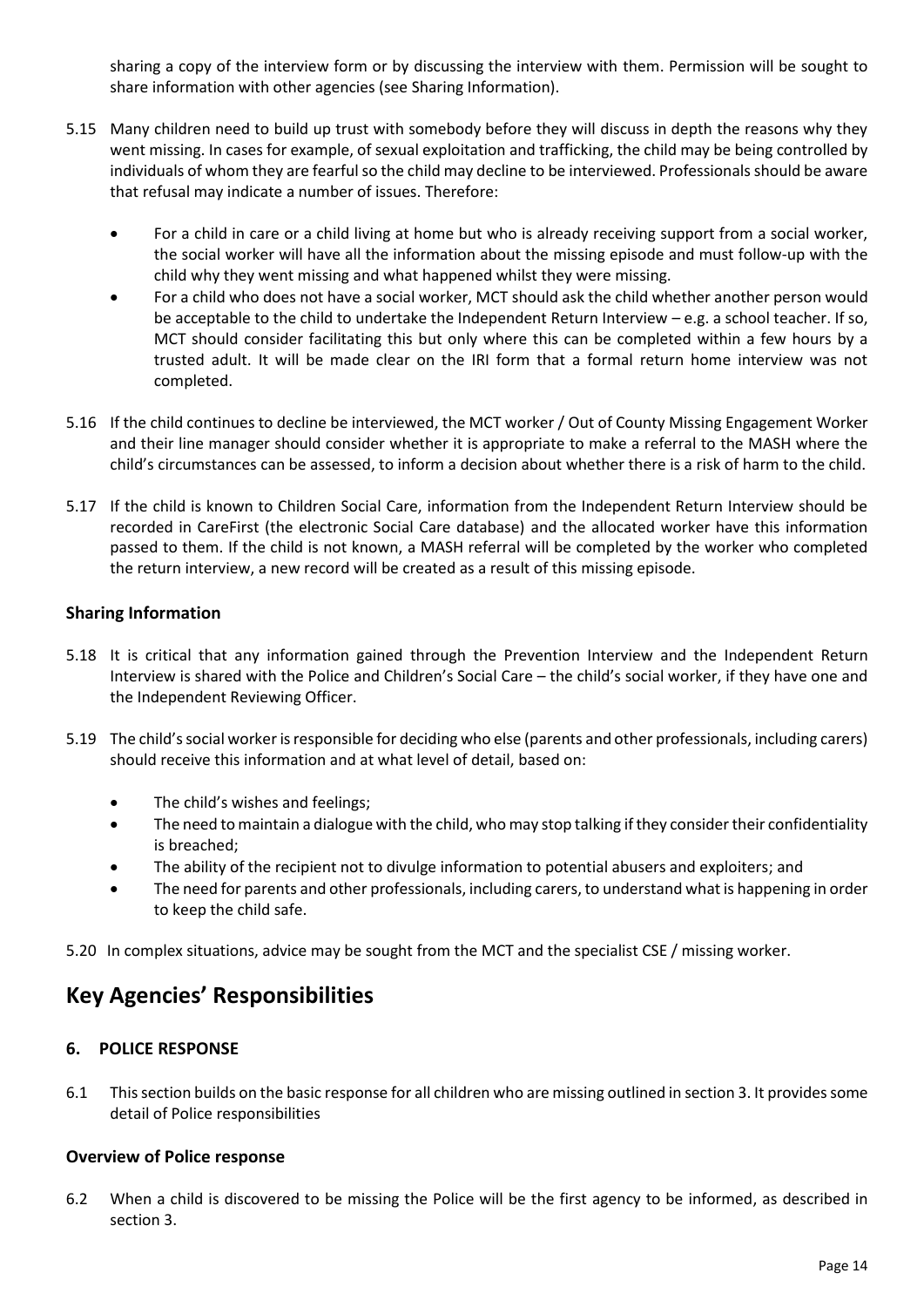- 6.3 When an initial report is made to Northamptonshire Police, the police's primary responsibility is to safeguard the missing person and make a decision about whether the episode meets the criteria for missing. An initial risk assessment will provide the basis for an appropriate and proportionate response according to the level of risk to the individual and others. It is also important to consider whether the person has a particular vulnerability that may increase their risk, such as:
	- having a disability or illness;
	- being a child in care or at risk of exploitation;
	- having any other protected characteristic (defined by the [Equality Act 2010\)](http://www.legislation.gov.uk/ukpga/2010/15/contents) which may require a particular response or consideration.

A person may be vulnerable for a wide range of other reasons, these might for example relate to their immediate environment or mental wellbeing, difficulties within their life or challenges that they have that affect their behavior or ability to communicate or seek help. The reason/scenario for their absence should be considered, keeping an open mind refraining from unconscious bias and empathy fatigue. Whilst sitting through the missing continuum of risk.

- 6.4 The Police Missing Person Unit share information on all missing children with the Missing Children Co-ordinator and the Adolescent Targeted Support team every week day.
- 6.5 If a child is classified as missing (Medium Risk or High Risk), an officer will be deployed to the child's home, placement or the location from where the child went missing. The officer will make an assessment about the level of risk of harm to the child, and the likelihood of that harm occurring by considering a series of questions posed to the person reporting the missing episode. **Persons under the age of 18 can now only be categorised as Medium or High risk**:
	- **High Risk -** A risk which is life threatening and/or traumatic, and from which recovery, whether physical or psychological, can be expected to be difficult or impossible;
	- **Medium Risk -** The risk of harm to the subject or the public is assessed as likely but not serious.
- 6.6 The level of risk to a missing child will be subject to ongoing review and reassessment. Northamptonshire Police update child sexual exploitation markers on all children open to the RISE Team, indicating that the child is subject to ongoing risk of sexual exploitation.

# <span id="page-14-0"></span>**Escalation / Conflict Resolution Procedure**

- 6.7 There may on occasions be a disagreement between the Police and other professionals, including Children's Social Care as to the level of risk posed to a missing child. If this happens, it should be resolved through escalation to the manager of the practitioner involved and the Police Missing Persons Unit. The timing of this will depend on what the professionals believe the level of risk to be, however, the maximum timescale should be 12 hours. If the matter remains unresolved at team manager/DI level, the police DCI and the RISE/MCT Service Manager in Children's Social Care should be consulted. The Head of Safeguarding should also be consulted and may ultimately liaise with the Chief Officer group of Northamptonshire Police to resolve the matter. See also [Conflict Resolution Procedure](http://northamptonshirescb.proceduresonline.com/p_conflict_res.html) in the NSCP Procedures Manual.
- 6.8 The Assistant Director of Children's Services should also receive notification of all CiC children who are missing for more than 24 hours from the Head of Safeguarding. The Assistant Director of Children's Social Care will formally review all cases where children/young people have been missing for 3 months to satisfy him/herself on the actions taken to recover the child/young person. A decision as to whether or not to end the accommodation placement must be an outcome of the meeting. If the decision outcome is to end the placement, then it will be recorded within the meeting minutes that should the child/young person be found then a placement will be sought. If a young person has not been found by their 18th birthday then a formal Missing Child Meeting should be held to determine whether the case should be closed. Any decision to close the case should be on the proviso that it is reopened if the young person is located and found to be in need of services as an eligible, relevant or former relevant child.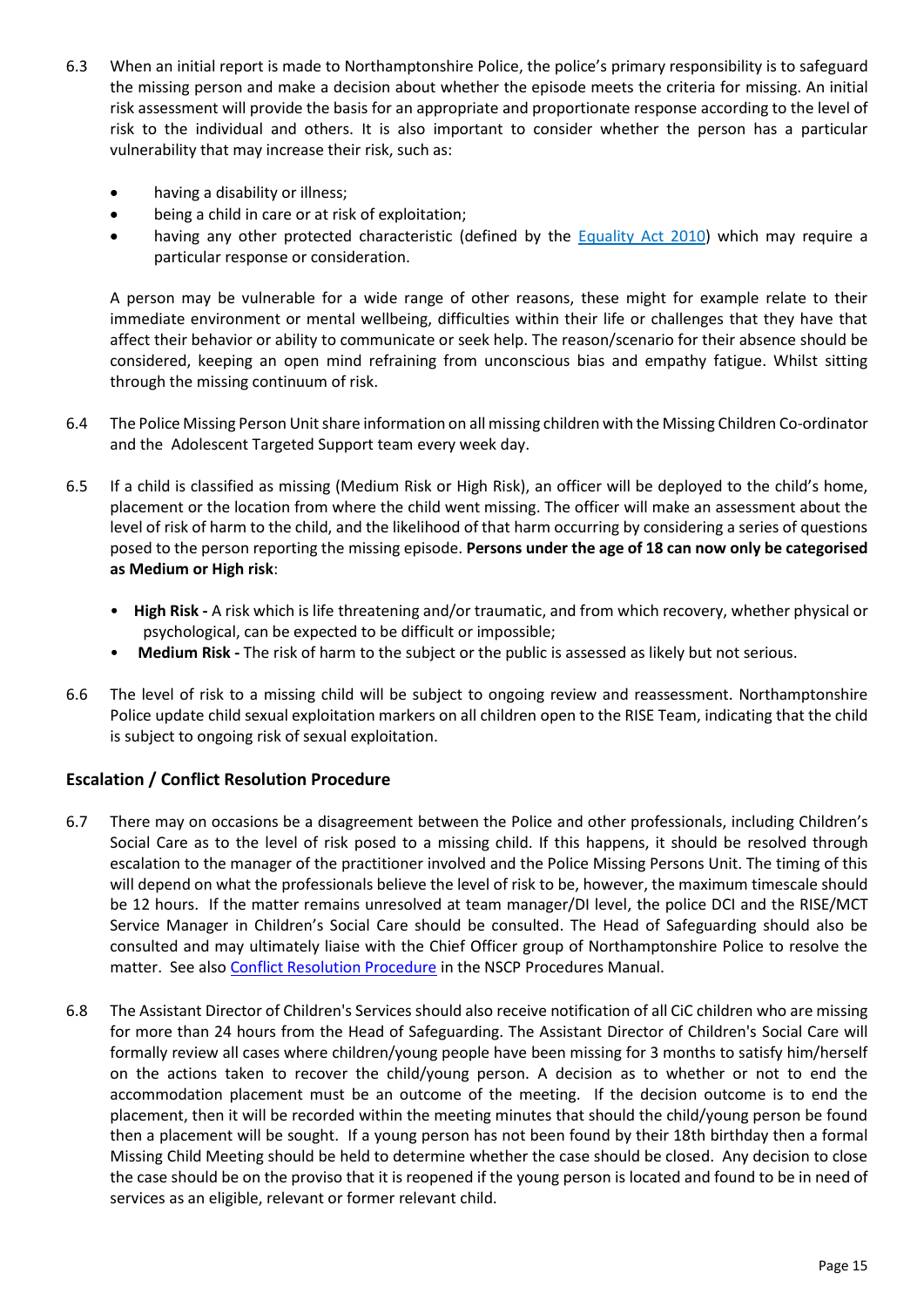# <span id="page-15-0"></span>**Conducting Enquiries and Locating the Child**

- 6.9 Once the officer has attended the missing incident and completed their report on COMPACT, the risk assessment is reviewed by a supervisor, the initial investigation is reviewed and an officer will be allocated to conduct enquiries.
- 6.10 Once the child has been located and returned to their home or placement, the Police will undertake a Prevention Interview. See Section 5. Return of a child who has been missing.

# <span id="page-15-1"></span>**Sharing Information**

- 6.11 Information regarding missing and found children is shared on a bi-daily basis, Monday, Wednesday and Friday, by the Police Missing Person Unit with the Missing Children Co-ordinator; the Adolescent Targeted Support Service and Health. Children are discussed with a focus on taking immediate action to safeguard particularly vulnerable children currently missing, for example those known to be at risk of CSE. This may include ensuring that strategy meetings are convened and Police action to locate missing children is escalated.
- 6.13 On a monthly basis the CSE and Missing Persons Forum takes place. This is chaired by the RISE Detective Inspector. A written record of the meeting is made and participants sign a confidentiality agreement. It presents an opportunity for wider multi-agency information sharing, risk planning and co-ordination to help safeguard children identified as frequent or high risk missing persons, as well as those identified as being repeatedly absent. The forum enables agencies including Children's home, the Youth Offending Service, Sexual Health Services, Education providers, the third sector and allocated Social workers a means to raise and discuss specific cases as well as emerging risks for missing and CSE.

### <span id="page-15-2"></span>**Response From The Multi-Agency Safeguarding Hub (MASH)**

6.14 All missing children that MASH becomes aware of via an electronic notification (MISPER) will contain initial information collated by Police Public Protection Desk (PPD) triage. Any new referrals of missing children will trigger a missing episode on Carefirst and a missing child risk assessment record will be completed on Carefirst in accordance with the MASH RAG rating (Red 4 hours, Amber 24 hours, Green 72 hours) with information collated from partner agencies.

MASH information should be used to inform risk assessment during a missing episode and on return home. On new referrals, information will be gathered and this will be completed by the allocated MASH Decision Maker, if the child has a social worker already then this will be completed by their allocated social worker.

The facility to refer missing children episodes in other local authorities for the purpose of additional safeguarding checks will be available in each borough.

For missing episodes where the MASH manager believes that the child meets the criteria for a referral, the Local Authority will ensure that a Child and Family Assessment is completed.

### <span id="page-15-3"></span>**7. CHILDREN'S SOCIAL CARE RESPONSIBILITIES**

7.1 This section builds on the basic response for all children who are missing outlined in section 3. It provides some detail of Children's Social Care responsibilities. Also see the Missing Child [Process Flowchart.](http://www.northamptonshirescb.org.uk/assets/legacy/getasset?id=fAAxADUANAAwAHwAfABUAHIAdQBlAHwAfAAwAHwA0)

### <span id="page-15-4"></span>**Overview of Children's Social Care Response**

- 7.2 The **Missing Children Co-ordinator** is the first point of contact for information about missing children for Children's Social Care. The Police share information about a missing child without delay.
- 7.3 A Missing child may already be known to Children's Social Care when they go missing. They may be in care or receiving Early Help or child protection services and the Missing Children Co-ordinator will pass the information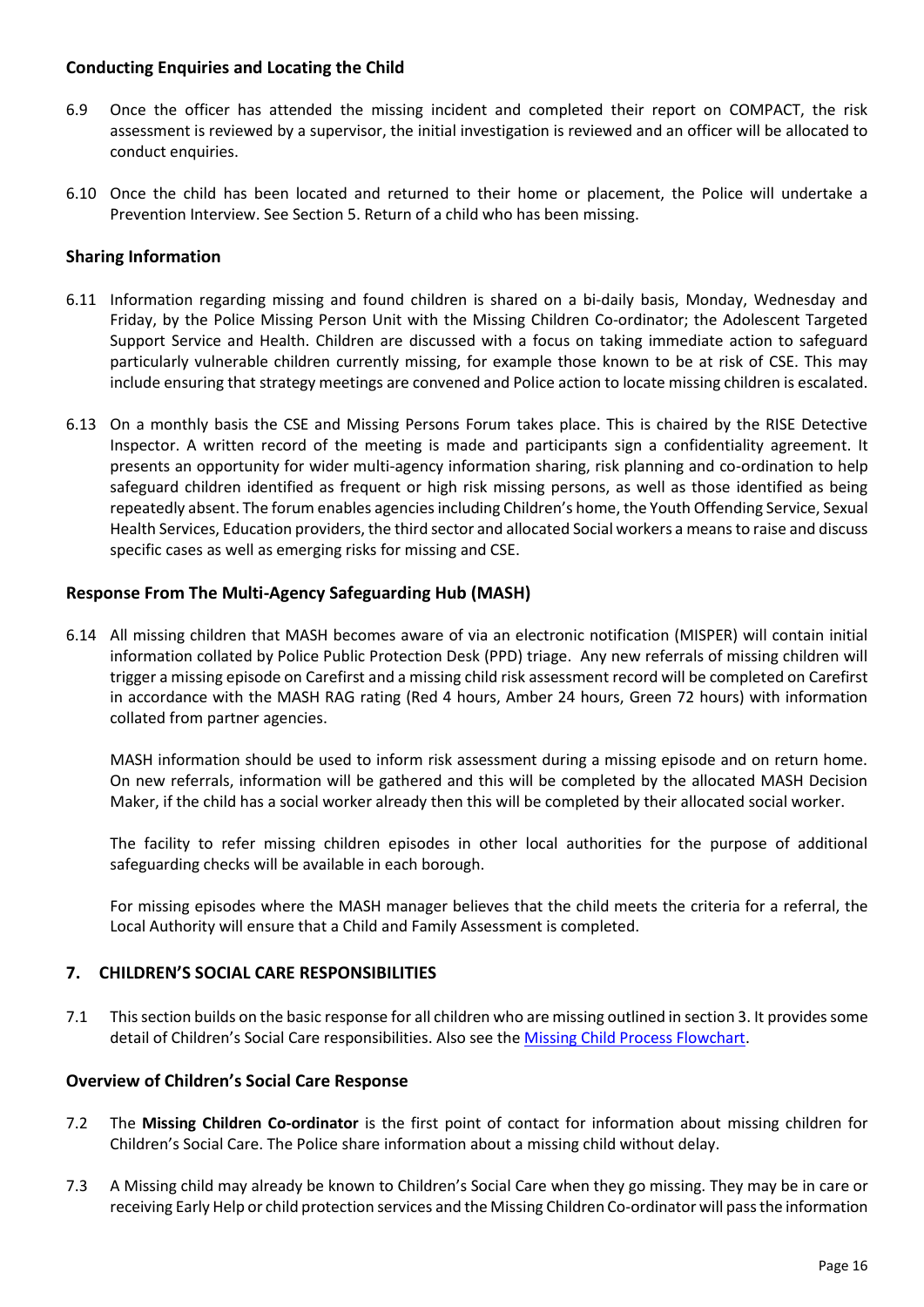about a missing episode directly to the child's allocated social worker or Early Help worker. The allocated workers will:

- 7.4 Complete the Incident Form and Location Form on the first missing episode, they will also:
	- Engage with the parent/carer (including the child once they have returned)
	- Co-ordinate partner agency support responses
	- Re-assess the child's needs
	- Put in place the planning processes and services needed to prevent further missing episodes.
- 7.5 Where Police or other agencies believe that new safeguarding concerns have been identified which require a higher level of intervention than that currently being provided, they should speak to the allocated worker in the first instance, but if there is a disagreement, use the escalation policy in Section 6 - Police Responsibilities.
- 7.6 A missing child may not be known to Children's Social Care. In this case the Missing Children Co-ordinator will:
	- Request administrators create a record if the child is not known; MASH will fully screen all missing children not currently open to children's social care to ensure any previous situations or concerns may have led to the current missing episode to inform the IRI.
	- Complete a Incident Form and Location Form on the first missing episode
	- Allocate and undertake an IRI within 72 hours; and
	- Following the IRI if the Missing Children Co-ordinator has concerns these will be fed back to the allocated worker or referred to MASH if no worker is allocated.
- 7.7 As described in section 4, when the child returns to their home or placement the Adolescent Targeted Support Service offers them an IRI. Information from the Independent Return Interview, and any other sources of information about the child (e.g. from Police Prevention Interview) may lead to an assessment that:
	- The missing episode is not significant, there are no apparent vulnerabilities. In this case the **Children's Social Care may consider offering advice and support to the child and parents;**
	- The missing episode is not significant, but vulnerabilities are identified. In this case the **Missing Children Co-ordinator will refer the child to the Adolescent targeted Support team; and**
	- The missing episode is significant. In this case the Missing Children Co-ordinator will **refer the child to the MASH team** for an Initial Assessment.
- 7.8 Where a child already has an allocated social worker the Independent Return Interview information will be shared with them to support their ongoing work with the child and/or the parents.

# <span id="page-16-0"></span>**Children in Care who go Missing**

- 7.9 Local authority staff collectively and individually are the Corporate Parent for Northamptonshire's children in care. Carers and social work staff are expected to do what a 'reasonable parent' would do for a child who is missing.
- 7.10 Should the need arise where there is a risk of significant harm, consideration should be given to obtaining an Emergency Protection Order (Section 44, Children Act 1989) or Recovery Order (Section 50, Children Act 1989).
- 7.11 Applications for Emergency Protection Orders or Recovery Order should always be explored as an initial tool to ensure the child is returned safely. Only in exceptional emergency situations should consideration be given to the use of Police Protection powers.
- 7.12 Social workers, placement officers and relevant managers should use placement planning to minimise the risk that a child will go missing. They need to be sure that:
	- The placement is able to meet the needs of the child;
	- The placement is a good match in terms of other children placed there; and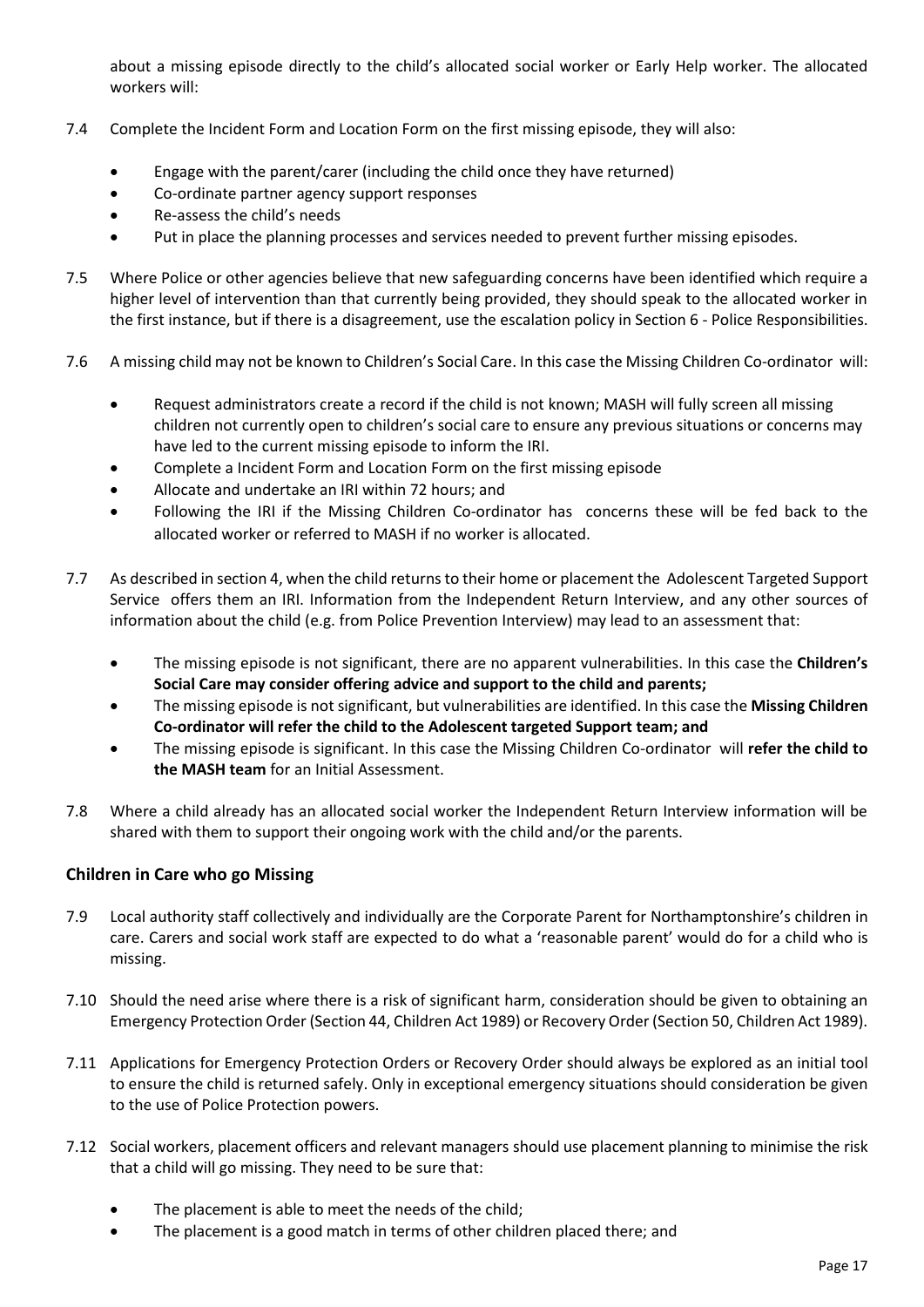- They have taken account of external factors in the area of the placement. At a minimum this would be telephone call about community safety to the local Police if the child is placed in Northamptonshire or a call to the Host Local Authority when placing out of area.
- 7.13 When placing a child the social worker must:
	- Ensure that there is a photograph which is a good likeness of the child on file with a copy available for the carer;
	- Check that the carer will have enough information to complete a Police Missing Form;
	- Consider all potential risks to the child including an assessment of the potential for them to go missing
	- Involve the child, their carer and normally the parents in discussing the child's needs, previous history and views;
	- Take into account any previous missing episodes;
	- Depending on the level of risk, consider liaising with local community policing; sharing potential addresses and locations where children might run to and possibly engaging the Police in speaking to the child about potential dangers in the local area.
- 7.14 When placing children outside of Northamptonshire, the social worker must follow the **Formal Notification Process** to inform the Host authority that a child in care is being placed in their area. If the child has a history of going missing the social worker should also talk to the Host authority's safeguarding service about the child and any risks in the area to which they are moving. See section 8 - Cross-border Issues.
- 7.15 The Placement Plan should cover:
	- Trigger points for missing episodes;
	- Risks to themselves, the public and/or the carer before, during or after a missing episode including when being picked up (See Legal Section);
	- What steps can be taken to reduce the likelihood of the child going missing and coming to any harm or harming others;
	- Friends and family details and contact numbers as well as addresses the child is commonly found at
	- Expectations of the child: for example, curfews, when and how to make contact and the consequences of lateness etc.;
	- Expectations of the care provider: for example at which point the Police will be notified, what processes will follow an incident, who will collect a child if they are missing, details of who conducts immediate assessments on their return and arrangements for full Independent Return Interview;
	- Agreements and rules for staying overnight at friend's houses or going on trips. Current practice is that these are the carer's decisions, subject to the same checks and boundaries that any good parent would set. (See Legal Section);
	- The IRO/Child Protection service should be sent a copy of the placement plan and must check that this is in place within 5 working days of placement;
	- Prior to each placement, where there is a likelihood that a child may go missing from their established placement, an Incident Form should be completed by the child's allocated Social Worker. The residential home manager, semi-independent placement, foster carers should assist the child's social worker in gathering and updating this information. When the placements are unplanned there is an expectation that the Incident Form should be completed within 5 days of the first placement start date;
	- Where the indicates a high risk of a child going missing, this should be maintained and updated by the child's allocated social worker through ongoing intervention and visits to the child's placement;
	- When reporting an absent or missing child to the Police, copies of the Incident Form and Location Form along with any further information that could be deemed as relevant should be shared with the Police. This information should be shared promptly. Information gathered in the Incident Form and any further information arising from Risk Assessments should be considered by the IRO who must have oversight of this document at Looked After Child reviews and any other interim or midway reviews to ensure the information remains up to date and use the local escalation procedure if safeguarding practice is not being followed;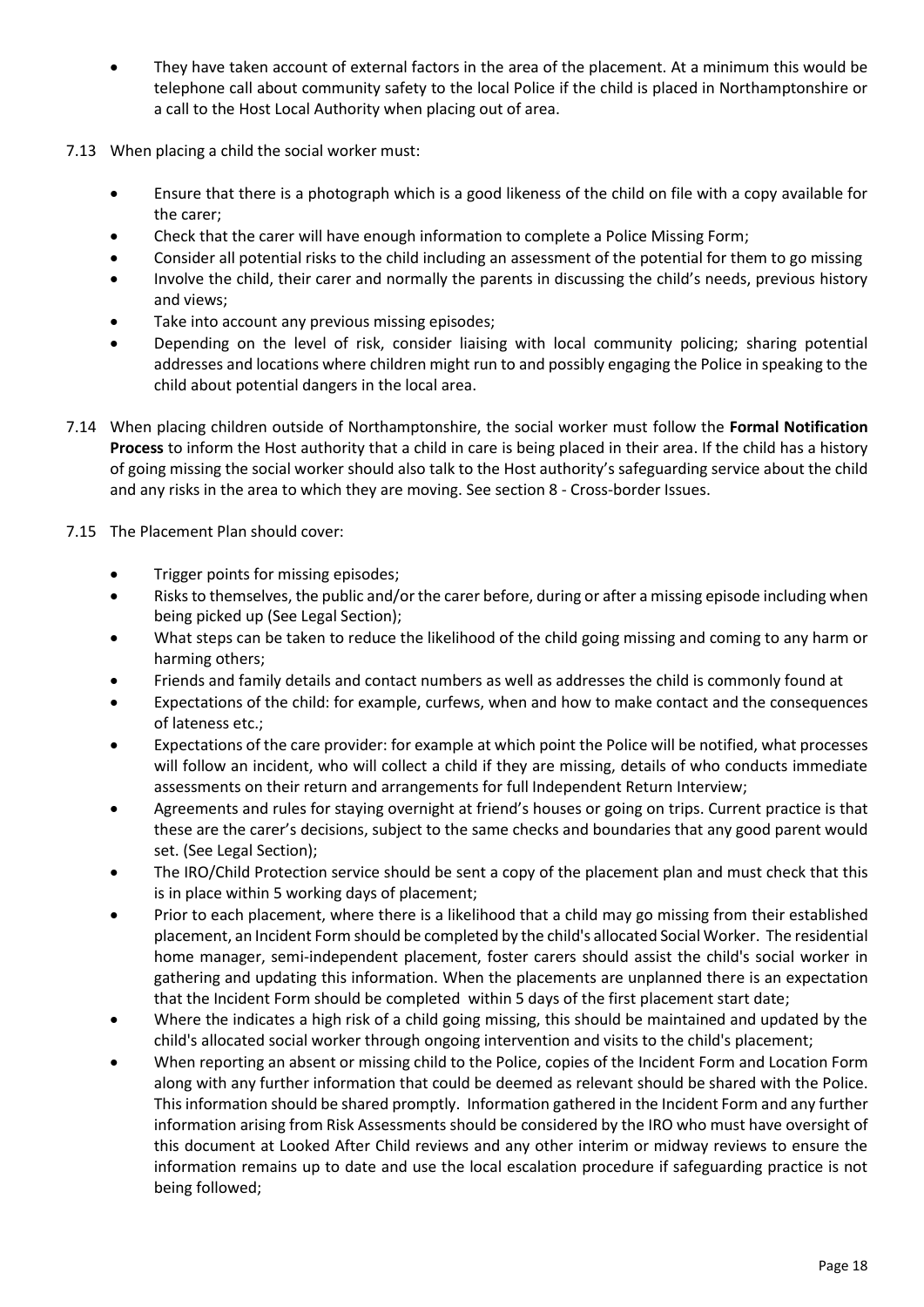- If the child is or becomes subject to a Child Protection plan, the Child Protection Chair (CPC) will have oversight of the Incident Form in the same way as the IRO and follow the local escalation procedure if safeguarding practice is not being followed;
- The Incident Form should be discussed and agreed as far as possible with the child and with the child's parents/carers and should include detailed information about the responsibilities of all services, the child's parents and other adults involved in the child's network;
- The Independent Reviewing Officers (IRO) or CPC should address the missing episodes in statutory reviews, with consideration to bring a review forward to address this issue. The IRO / CPC will consult the IRO Handbook and commence the local escalation procedure in cases where the local authority's response to missing episodes is not in line with this protocol.

# <span id="page-18-0"></span>**Strategy Meetings for Missing Children**

- 7.16 Throughout any enquiry, carers, social workers and Police must review the case as agreed at the Strategy Meeting. All professionals should also appropriately respond to new information received that amends the risk level for a Missing child.
- 7.17 If a child is missing for more than 24 hours or three times in a 90 day period or the child is considered to be at significant risk, it is important that those involved in their care meet in order to:
	- Pool intelligence about the reasons for the Missing episode and consider why the child has not been found, or runs frequently:
	- Develop an intervention to recover the child and reduce missing episodes and escalate concerns
	- In the case of 'pull' factors, it may be necessary to target those in the community who harbour the missing person or exploit them with regard to crime, sex or drugs;
	- Develop further strategies for finding the child and making them safe;
	- Consider the use of publicity;
	- Consider other bodies who should be involved e.g. the Foreign and Commonwealth Forced Marriage Unit for situations where there is a risk of Forced Marriage or Honour-based Violence or tracking via the Benefits system;
	- Check that arrangements for the child's return are still adequate;
	- Make a plan for responding to escalating missing episodes, including when further planning will be triggered.

7.18 The Chairing of Strategy Meetings will depend on the duration and frequency of the missing episodes:

- For children who have been missing for 24 hours, the Consultant Social Worker, Advanced Practitioner / Practice Manager will chair the Strategy Meeting
- For children who have been missing for 72 hours (48 hours if High Risk), the Team Manager of the allocated team (or a suitable delegate i.e. Practice Manager, Advance Practitioner or the MASH Decision Maker if not allocated to a team) will chair the Strategy Meeting
- For children who have been missing for 7 days, the Service Manager of the allocated team (or MASH if Unallocated);
- For children who have been missing 10 days or over the Strategy Meeting must be chaired by the Safeguarding and Quality Assurance Service (SQAS) Service Manager;
- For children who have been missing three times in 28 days or three times in a 90 day period, a review of the case must be undertaken by the Service Manager, Team Manager and the allocated worker (or the MASH Service Manager, Team Manager and allocated worker if not allocated to a team). The review will determine if a Strategy Meeting is needed (see section 7.20). If a Strategy Meeting is needed, it will be chaired by the allocated Team Manager.
- 7.19 After three episodes of missing within a 90-day period:

A quick succession of missing episodes will eradicate the need for 90 days to elapse. For example, if a child goes missing three times in a week, then rather than waiting for the 90 day time period to elapse, a review of the case should be convened immediately between the allocated Service Manager, Team Manager and allocated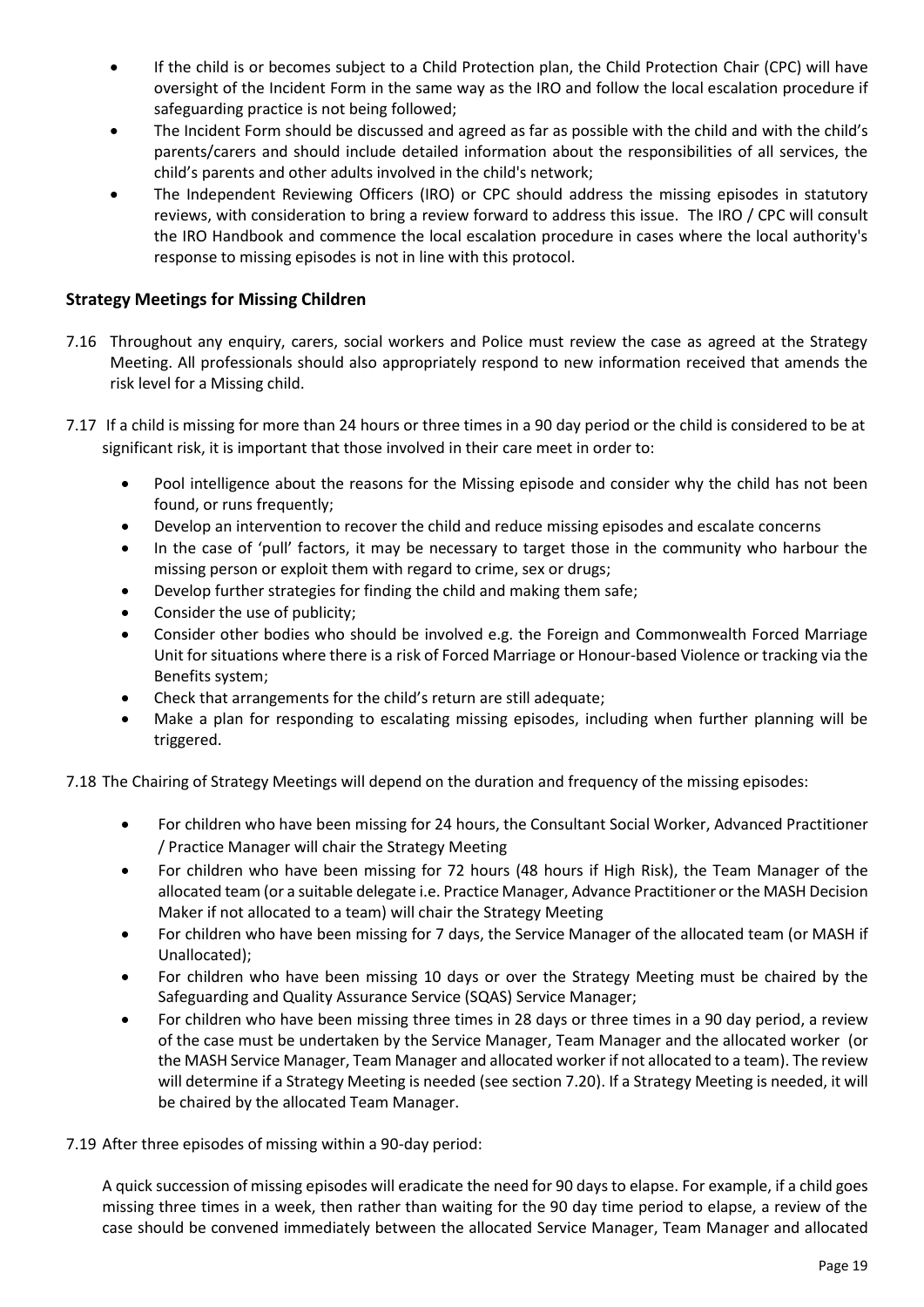worker. The review will be used to make a plan for responding to escalating missing episodes, including deciding if there is a need for a Strategy Meeting.

- 7.20 Strategy Meetings should include:
	- The child's social worker (or a representative), with accurate and up to date information (to include updates from MCT);
	- The Police:
	- Other professionals who work with the child who can contribute expertise about potential harm to the child e.g. from sexual exploitation, self-harm, offending etc.;
	- Written copy of minutes provided within 24hours;
	- Health.
- 7.21 Consideration should also be given to inviting:
	- Other agencies who would be able to offer a relevant service;
	- A legal advisor;
	- The Strategic Manager for Safeguarding and Quality Assurance Service; and
	- The Foreign and Commonwealth: Forced Marriage Unit, where Forced Marriage or Honour-based Violence is a possibility.

### <span id="page-19-0"></span>**Timescales for Action**

- 7.22 The following are maximum timescales for action and earlier planning and intervention should take place if the risk is deemed high e.g. known sexual exploitation or trafficking:
	- **Within 24 hours** the child's social worker should inform the relevant Service Manager/Strategic Manager for their service via the usual line management route. During that period, the social worker will use their professional judgement about how long to wait before informing the Service Manager depending on the level of risk to the child (e.g. the child's age, history, circumstances etc.). On **day one** a 'Need to Know' Briefing will be prepared and forwarded to relevant parties in line with the [Need to Know Procedure;](https://northamptonshirechildcare.proceduresonline.com/files/need_to_know_procedure.pdf)
	- **After the child has been missing for 24 hours** Children's Social Care will convene a Strategy Meeting within 72 hours (48 hours if assessed as High Risk) from the start of the missing episode, to include the Police, the Social Worker, the parents (unless there is a good reason why not), carers, other professionals who have been involved with the child, or have a specific contribution to make. The Meeting will be chaired by the Team Manager if the case is open. If the case is not open, the MASH will arrange and chair the Strategy Meeting. Provisional arrangements must be put in place for the next Strategy Meeting, in the event it goes ahead;
	- **On day 7 from the start of the missing episode** if the child has not returned, a further Strategy Meeting must be convened. Provisional arrangements must be put in place for the next Strategy Meeting, in the event it goes ahead;
	- **On day 10 from the start of the missing episode** if the child has not returned, a further Strategy Meeting must be convened. Provisional arrangements must be put in place for the next Strategy Meeting, in the event it goes ahead;
	- **Thereafter, Strategy Meetings will be held fortnightly for eight weeks and then bi-monthly** if the child has not returned. Strategy Meetings will be chaired by the SQAS Service Manager.
- 7.23 Minutes of the Strategy Meetings will be provided to the child's Independent Reviewing Officer (IRO), or the Child Protection Chair (if there is one).
- 7.24 All Police missing person's files remain live until the child is formally deemed as 'Found' or until a senior Police officer in conjunction with the Assistant Director Safeguarding and Children's Services have sight of an assessment and chronology for the missing child and they make a joint decision to close the case.
- 7.25 Strategy Meetings must be held to plan or escalate the level of intervention to interrupt and prevent a child from repeatedly going missing.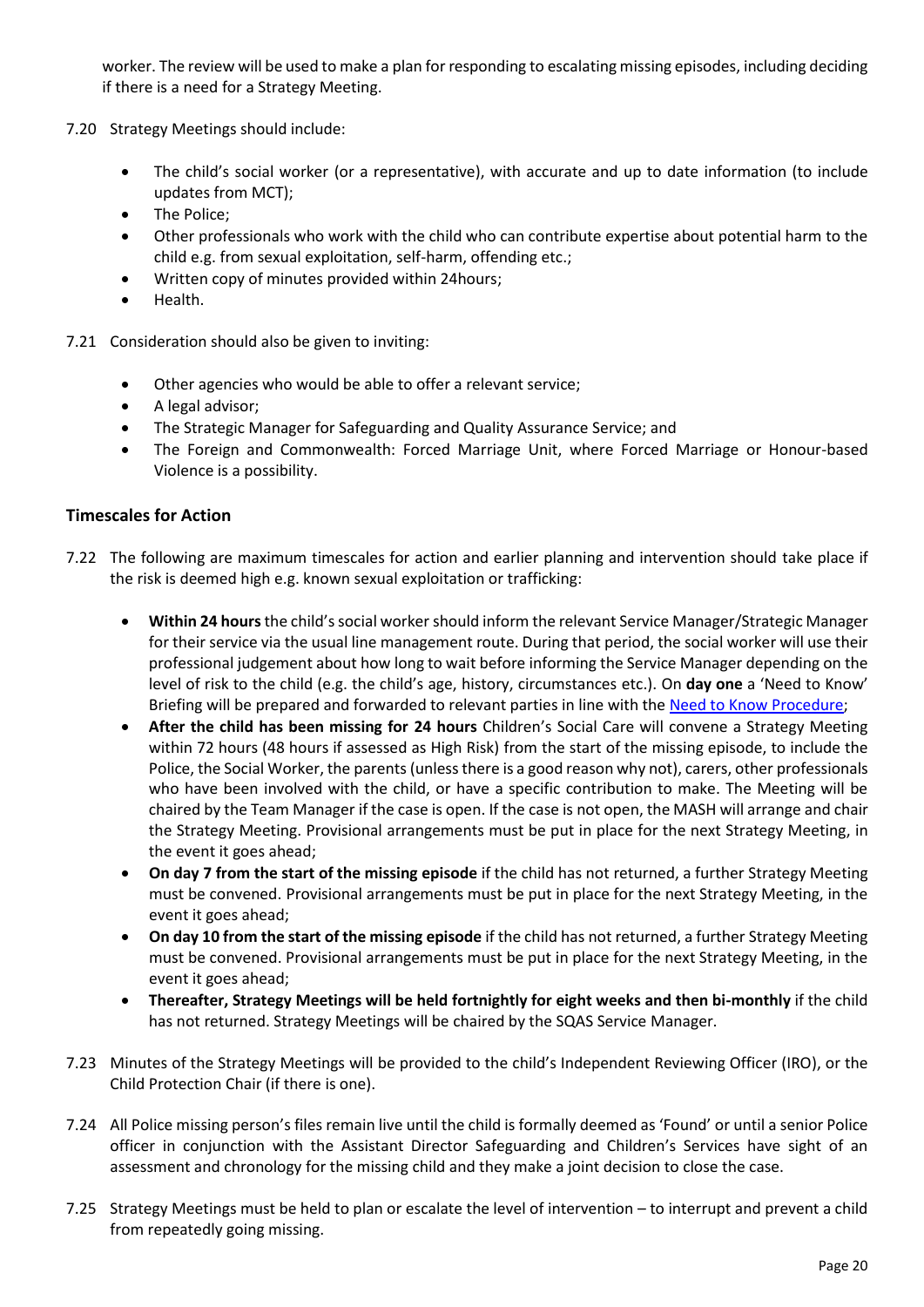- 7.26 In addition to seeking to reduce future missing episodes and reduce any apparent risks to the child, this meeting should also quality assure compliance with the protocols and the efficacy of earlier intervention meetings and Independent Return Interviews.
- 7.27 For children who are placed in Northamptonshire by other local authorities, these meetings should be convened and attended by the placing Children's Social Care Department in accordance with their own procedures. See also Section 8. Cross-border Issues.
- 7.28 Children who are repeatedly absent or missing should be discussed at the monthly CSE and Missing Persons Forum. The forum presents an opportunity for multi-agency risk planning and management and consideration of the categories a child as missing. A potential decision is that a repeatedly absent child should be treated similarly to children who are long term missing.

# <span id="page-20-0"></span>**Legal Advice**

7.29 When planning for children who go missing, it may be necessary to obtain legal advice. Missing episodes are often associated with the child being the victim, or a perpetrator of crime. Those commissioning legal input must ensure that the legal representative is able to provide authoritative advice on both civil and criminal provisions.

# <span id="page-20-1"></span>**8. CROSS BORDER ISSUES**

# <span id="page-20-2"></span>**Child Protection Responsibilities**

- 8.1 Where a child missing from one Local Authority present themselves in another Local Authority it is important that the authority where the child presents works with the Local Authority where the child resides to ensure they get access to the help and support services they need.
- 8.2 Responsibility for making Child Protection enquiries rests with the authority where the child presents. Continuation of these enquiries may be negotiated between the two Local Authorities (section 47, Children Act 1989).

# <span id="page-20-3"></span>**Out of area Placements by Northamptonshire**

- 8.3 When a Northamptonshire child who has been placed in another Local Authority area (the Host authority) goes missing, the Host authority's missing protocol should be followed by the carers and other professionals in that Host authority area. They need to act in collaboration with colleagues in Northamptonshire (the Placing authority).
- 8.4 A notification process for missing from placement episodes should be in place between Placing and Host local authorities. It should include that the foster carer or the manager of the children's home is responsible for informing the local Police, the child's (Northamptonshire) social worker, MCT and the person(s) holding parental responsibility (PR) – unless the latter is inconsistent with the child's welfare. They should also report to the local Police when the child has returned, and inform the child's (Northamptonshire) social worker and the Northamptonshire Independent Reviewing Officer (IRO), both of whom are responsible for reviewing whether the child's placement remains appropriate or constitutes a risk to their welfare.
- 8.5 The social worker for a child in the care of Northamptonshire who is placed out-of-area should ensure that the care planning is as rigorous as for children placed within Northamptonshire's borders. This means that commissioners must check that the Host authority and the placement provider are able to meet the standards described in this Protocol before placing the child.
- 8.6 The Placement Information Record (PIR) and Care Plan should clearly detail a child's needs in relation to missing episodes. Critically, the PIR should detail the expectation that all missing episodes are reported by the placement provider to the child's social worker.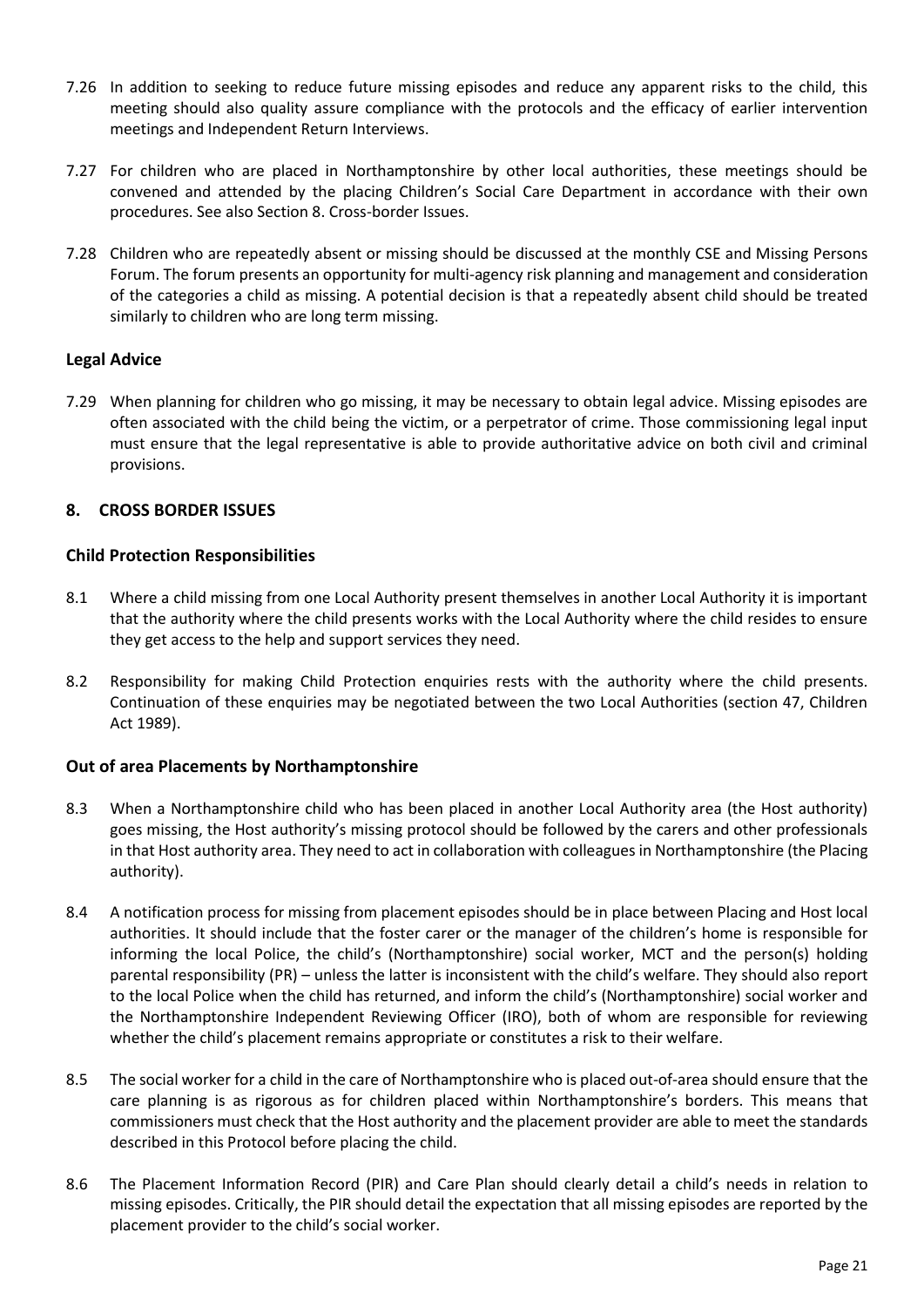8.7 The IRO must report the number of missing episodes and the adequacy of responses to these episodes following each Statutory Review of a child in care placed outside of Northamptonshire. This will provide full overview of children missing from care and inform strategic planning and reporting. The IRO should inform the relevant team manager of any escalation meetings/Independent Return Interviews for children placed out of county have not been managed in accordance with these procedures.

### <span id="page-21-0"></span>**Other Local Authority Placements**

- 8.8 All independent providers operating residential and fostering provision within Northamptonshire should be provided with a copy of this Protocol. The providers have a responsibility to comply with this Protocol and also to comply with the processes specified in other Placing authorities' missing procedures.
- 8.9 Other Local Authorities placing children within Northamptonshire are required to inform Northamptonshire Local Authority of their placement. Upon receipt of this notification, a record of the child and their placement will be recorded within CareFirst.
- 8.10 Upon receipt of a missing notification regarding a child placed in Northamptonshire by another Local Authority, MCT will contact the social worker in the Placing Authority, informing them of the missing episode. When the child returns to their placement MCT contact will notify the Placing Authority and advise that it is their responsibility to undertake the Independent Return Interview.
- 8.11 Where a child placed in Northamptonshire by another Local Authority is identified to be suffering or at risk of suffering significant harm, Northamptonshire Child Protection procedures must be followed.
- 8.12 Where a child placed in Northamptonshire by another Local Authority has gone **missing 3 times in a 90 day period** and there are serious concerns, the Head of Safeguarding in the Placing Authority will be informed in writing by the Service Manager; Child Sexual Exploitation and Missing, within Northamptonshire Children's Social Care. The Head of Safeguarding in the Placing Authority will be asked to ensure that all appropriate measures are in place for the future care and safety of that child. Formal written details will be required so that the child's CareFirst record can be updated. In addition, a Strategy Discussion will be chaired by a MASH Manager to include the social work team responsible for the child.
- 8.13 Where missing episodes continue to escalate despite the above noted intervention, the Strategic Manager for RISE and MCT will draft a letter detailing he concerns for the Director of Children's Services to send to the placing authority's Director of Children's Services.

# <span id="page-21-1"></span>**9. Media releases during Missing Episodes**

- 9.1 In some cases, particularly where a missing child is felt to be especially vulnerable, it may be necessary to publicise this via the media and each case is to be treated on its own merits. All appropriate media should be considered to assist in the swift and safe return of the child or young person.
- 9.2 Such an approach is not routine but is usually a response to very serious concerns for the child's safety. Potentially Carers, Northamptonshire Police or the local authority may suggest such an approach.
- 9.3 Normally, such decisions to publicise will be jointly made, and wherever possible in full consultation with parents/carers and Children's Services. However, for operational reasons primacy over such decisions must lie with the Police. Authorisation should be by the Senior Investigating Officer, or Divisional Officers.
- 9.4 Any decision regarding a proposed media release involving a Northamptonshire looked after child (LAC) must be in collaboration and agreement with Northamptonshire Children Services.
- 9.5 Where any decision by Northamptonshire Police to progress a media release is planned, liaison should take place between the communications team within Northamptonshire Police and Northamptonshire County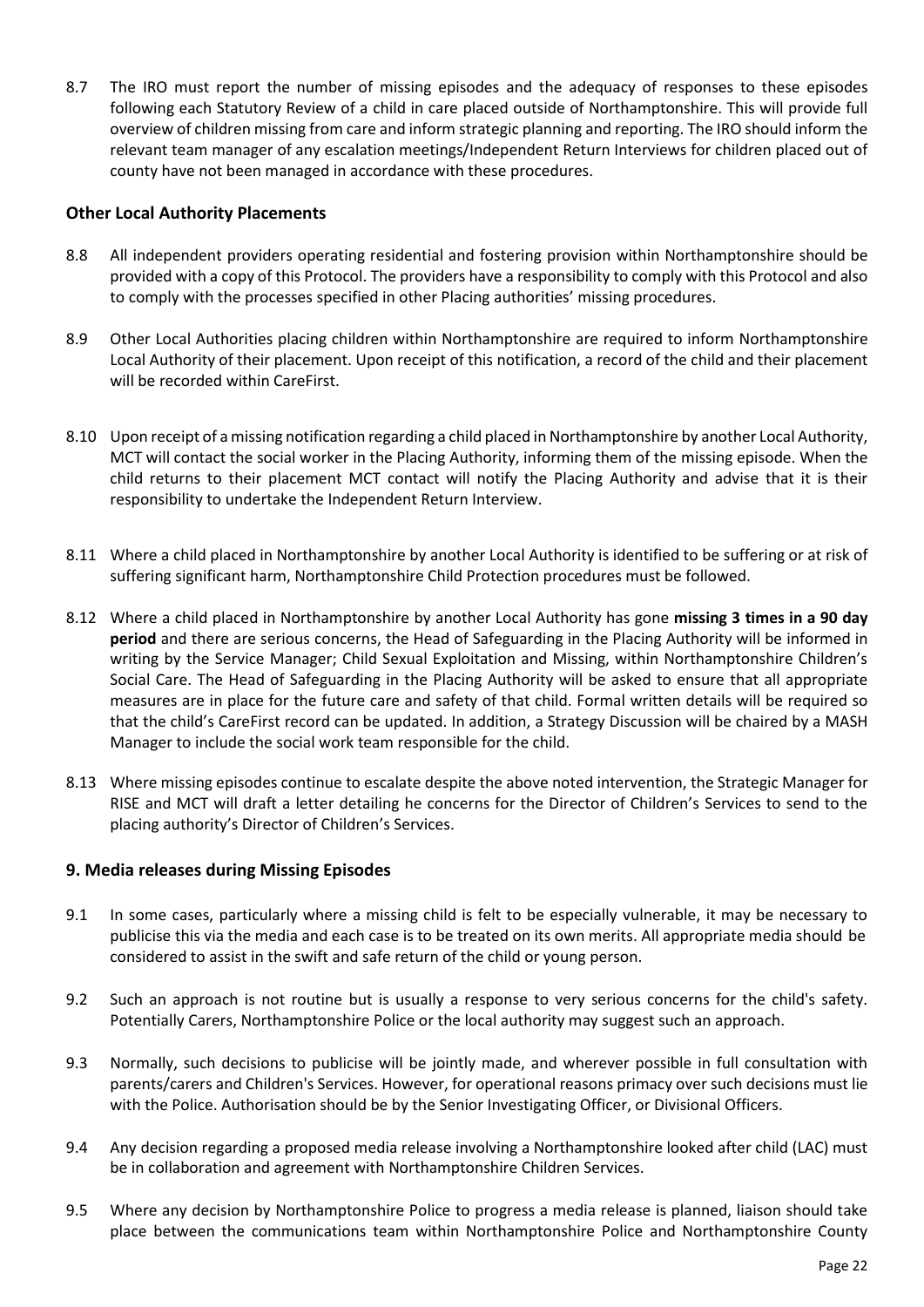Council. Prior notification of the release should be provided at the earliest possible opportunity to Northamptonshire Children Services via the customer services centre.

# <span id="page-22-0"></span>**10. GOVERNANCE ARRANGEMENTS**

# <span id="page-22-1"></span>**Reporting**

- 10.1 This Protocol has been approved by Northamptonshire Safeguarding Children Partnership. The Child Exploitation Sub Group will need to receive quarterly reports regarding compliance with this Protocol, including statistical analysis of local needs arising and any identified gaps in service delivery.
- 10.2 Exception reports, including any issues pertaining to joint commissioning, will be reported to the Northamptonshire Safeguarding Children Partnership.

# <span id="page-22-2"></span>**Strategic Review**

10.3 In Northamptonshire there is a bi-monthly Child Exploitation Sub Group meeting of the Northamptonshire Safeguarding Children Partnership. This is chaired by Detective Superintendent.

# <span id="page-22-3"></span>**Training and Induction**

10.4 The contents of this Protocol should be shared with all key members of staff within each agency. The Protocol should be part of the induction of residential staff, foster carers, social workers, family support workers, the out-of-hours Emergency Duty Team and foster carer support staff. It should be part of the induction of the following staff within the police force – supervisors within the Police force control and Local Policing Units commanders.

# <span id="page-22-4"></span>**Appendix 1**

# <span id="page-22-5"></span>**Relevant Legislation and Summary of Police Powers in relation to Children who go Missing**

# **CHILDREN ACT 1989: S49 Abduction of Children in Care**

This offence applies to any child/young person subject to a Care Order, Emergency Protection Order or in Police Protection even if the child/young person is 16 or over providing the Care Order has not elapsed.

**Offence:** A person is guilty of an offence if, knowingly and without lawful authority or reasonable excuse, takes a child to whom this section applies away from the responsible person; keeps such a child away from the responsible person; or Induces, assists, or incites such a child to run away or stay away from the responsible person.

### **Points to prove:**

That the offender knew:

- That the child is subject to a Care Order, Emergency Protection Order or in Police Protection;
- That the offender knew that the responsible person had not given their permission for the child to stay with the offender;

That the offender has either:

- Taken the child:
- Kept such a child away from the responsible person; or
- Induced/assisted/incited such a child to run/stay away from the responsible person.

# **CHILD ABDUCTION ACT 1984, S2 Abduction of a Child**

This offence applies to any child under 16 even if the child is not subject to a Care Order, Emergency Protection Order or in Police Protection.

**Offence:** A person not connected with the child is guilty of an offence if, without lawful authority or reasonable excuse, he takes or detains a child under the age of 16: